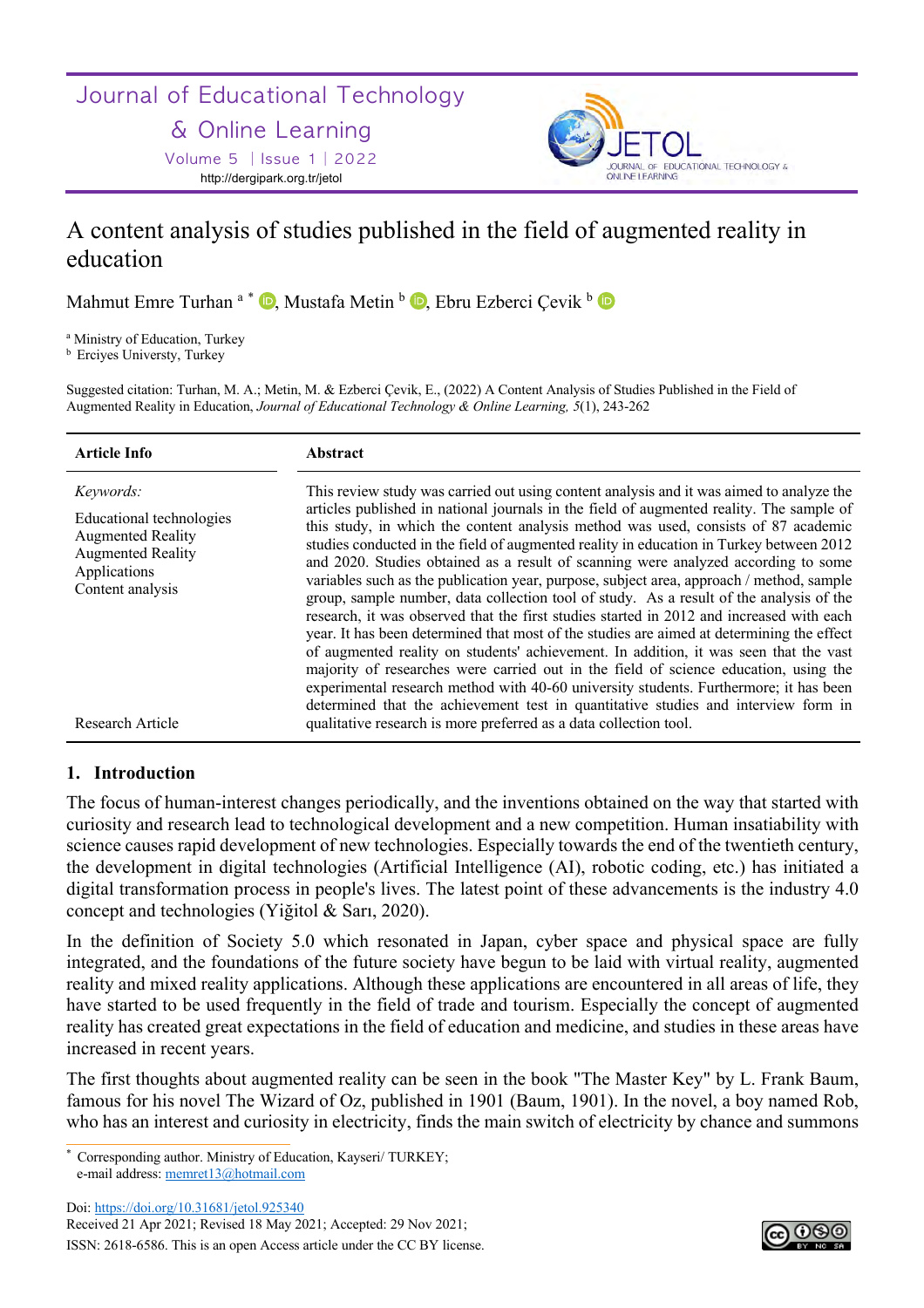the Demon of Electricity, and the gifts of electrical devices given to him and Rob's adventures with these devices. One of these gifts is the glasses called "Character Marker". When looking at a person with these glasses, the glasses make markings such as bad, good, intelligent, rude, showing the character structure of the other person. While doing this, it shows the initial letter of the character structure on the person's forehead. It is stated that the glasses work by interpreting the electrical vibrations found in all humans. These glasses in the book are considered as one of the first ideas about the use of augmented reality (Baum, 1901; Woods, 2014). One of the important steps in the development of augmented reality, which emerged as an idea in 1901, is the Mark VIII Airborne Interception Radar Gun sighting project implemented by the British army during World War II, thanks to the radar information screen displayed on the windshield of the warplanes, the system where various information about flight is provided to the pilot (Vaughan-Nichols, 2009).

Considering the augmented reality applications after the 1950s, cinematographer Morton Heilig made Sensorama, a multi-perceptual machine in 1957 to activate the five senses. In 1968, Ivan Sutherland designed the first head mounted imager, which he called the Sword of Damocles. Very simple graphics are used in the system, which works with head turning and eye movements, but the mechanism is suspended from the ceiling of the laboratory since it is too large to be carried on the user's head. Nevertheless, it has been deemed valuable in terms of being the first example for viewers used in different fields today (Altınpulluk & Kesim, 2015).

In general terms, augmented reality can be defined as supporting the real-world environment in harmony with virtual objects in the process of viewing the real-world environment with different technological devices (Demirer & Erbaş, 2015; Maulana, Asrowi & Suryani, 2020). According to Azuma (1997), there are three basic features that should be in augmented reality technologies. These; combining virtual objects and real world, presenting virtual objects and real world at the same time and using three dimensions. It is possible for augmented reality technology to appeal to all five senses of human beings in that it includes digitally created audio, visual and video elements. However, when the studies conducted today are examined, it is understood that such applications focus more on visual perception (Kipper & Rampolla, 2012).

Augmented reality technology is used in different areas. It can be used in risky training activities such as dressing virtual objects in a forest and training forest fire workers (Özaydın Aydoğdu & Eryılmaz 2019), in military training practice for fighter pilots (Yeh & Wickens, 2001) when a practice of risky surgeries in the medical field can be provided with lower costs. Another of these areas is education.

Augmented reality technology is used in many different areas in education, as well as at different learning levels such as preschool, primary school, middle school, and high school (Sirakaya & Alsancak Sirakaya, 2018). Augmented reality technologies enable the transformation of textbooks, classrooms and stationary objects in learning environments into multimedia possibilities, increasing the functional richness of the environment and enabling different cognitive areas to work in learning. It offers environments where augmented reality helps students to understand abstract concepts in the learning and teaching process and where students can share information within the group (Lave & Wenger 1991). It is also stated that these environments cause a positive increase in students' learning (Freitas & Campos 2008). In addition, it was stated that augmented reality increases students' interest, motivation and experience, plays a role in integrating the knowledge and skills acquired in the virtual environment into the real environment, therefore it is preferred (Abdüsselam & Karal, 2012).

There have been studies showing the tendencies of augmented reality in the national literature (İçten & Bal, 2017; Kapucu & Yıldırım, 2019; Korucu, Usta & Yavuzaslan, 2016). Among these studies, in the study conducted by İçten and Bal (2017), 34 academic studies on augmented reality published in 27 international and national journals between 2010 and 2016 were examined. In the study conducted by Kapucu and Yıldırım (2019), 75 studies, which were conducted between 2010 and 2018, were accessed in Google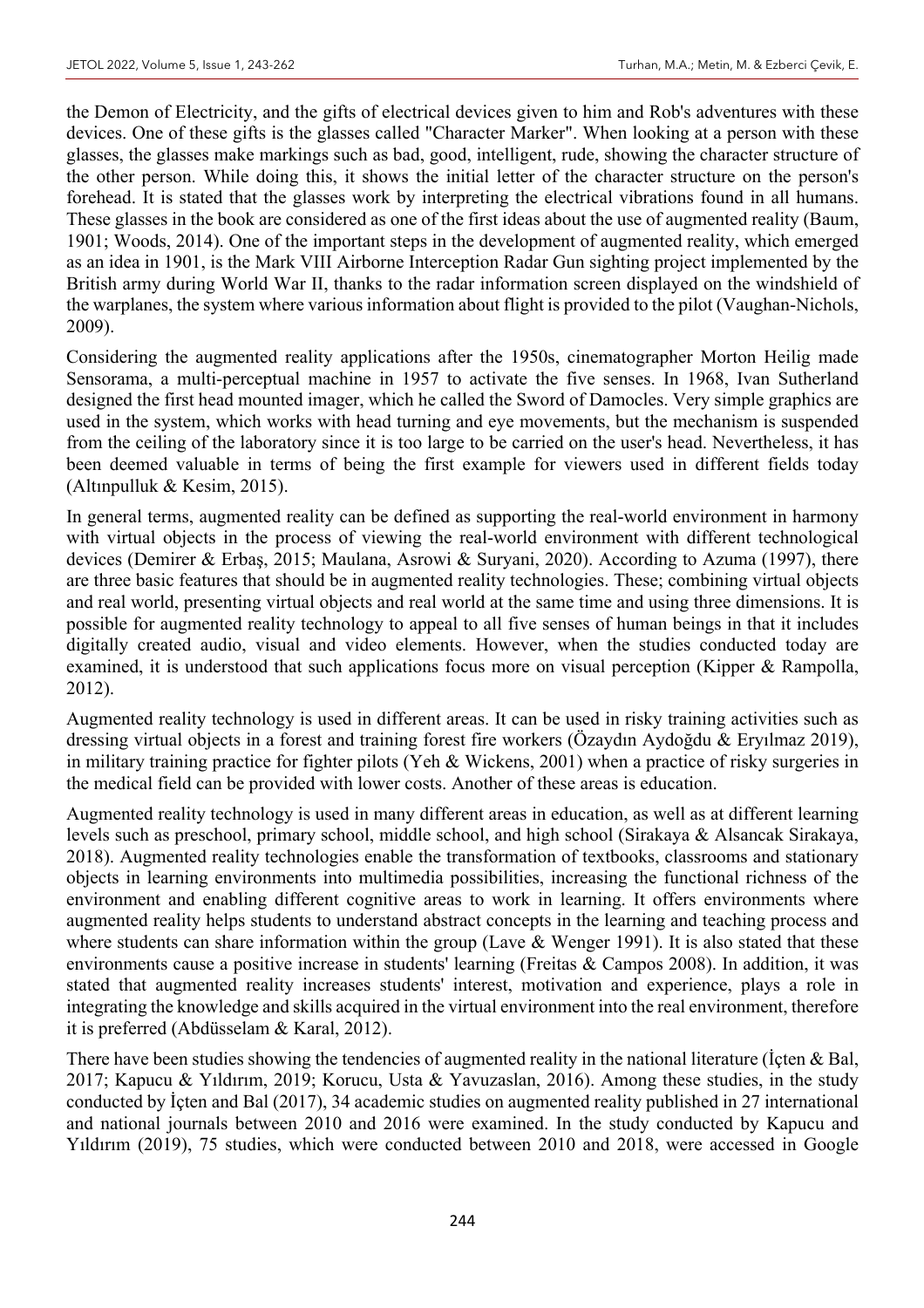Academic, Tübitak, ULAKBİM, and DergiPark databases, and with the terms "virtual reality" or "augmented reality" in their titles were examined. The studies examined by Korucu, Usta and Yavuzaslan (2016), published between the years 2007-2016, the keyword "augmented reality" is located, have reached their full text, Turkey addressed, contained in Google Scholar and DergiPark website. The primary difference of the current study from these studies is that it includes not only those published in journals but also papers and thesis. Besides, in the current study while the sample of the research was selected; it was taken into consideration criteria such as "augmented reality" and "education" in their keyword. In this sense, it is aimed to include education-oriented augmented reality studies.

Certainly, such studies should be repeated periodically in order to determine current trends. Hart (1998) emphasizes that among the reasons for conducting such research is to discover which aspects of the field have been studied and which aspects and variables of the field have not yet been investigated. In this context, articles, papers and theses published by Turkish researchers on augmented reality between 2012 and 2020 were selected according to certain criteria and examined in terms of various variables in the study. Such a content analysis could help us to classify studies under different sub-purposes, to develop an understanding status of augmented reality research in Turkey, and to provide more detailed information on what could be done about augmented reality in the future. In this context, the aim of the study is to analyze the content of the studies conducted by Turkish researchers on augmented reality in education. The studies examined in the study were analyzed in terms of year, purpose, area, method, design, study group, sample size and data collection tools to examine the development of augmented reality in Turkey, reveal the current situation of the studies done and put that guidance for future work. For this purpose, the studies were analyzed according to the following research questions.

- 1. What is the distribution of the studies by year?
- 2. What is the distribution of the studies according to the research aim?
- 3. What is the distribution of the studies according to the field of study?
- 4. What is the distribution of the studies according to the research approach?
- 5. What is the distribution of the studies according to the method?
- 6. What is the distribution of the studies according to the sample?
- 7. What is the distribution of the studies according to the sample size?
- 8. What is the distribution of the studies according to the data collection tools?

# **2. Methodology**

This review study was carried out using content analysis and it was aimed to analyze the articles published in national journals in the field of augmented reality between 2012 and 2020. Content analysis is evaluated under three categories in the literature: meta-analysis, meta-synthesis, descriptive content analysis (Çalık & Sözbilir, 2014). Meta-analysis is expressed as summarizing the data obtained from quantitative studies on a specific subject by statistical means (Field, 2001). On the other hand, meta-synthesis is a method used to reveal the similarities and differences of qualitative studies on the same subject by examining them according to the theme, template or criteria determined by the researchers (Polat & Ay, 2016). Descriptive content analysis is used to determine what the general tendency is in studies using both qualitative and quantitative research methods on the same topic (Cohen, Manion & Morrison, 2007; Selçuk, Palancı, Kandemir & Dündar, 2014).

Within the scope of this study, descriptive content analysis method was used to determine the general tendency of the studies conducted in the educational field of augmented reality between 2010 and 2020. The method of descriptive content analysis is to gather similar data within the framework of certain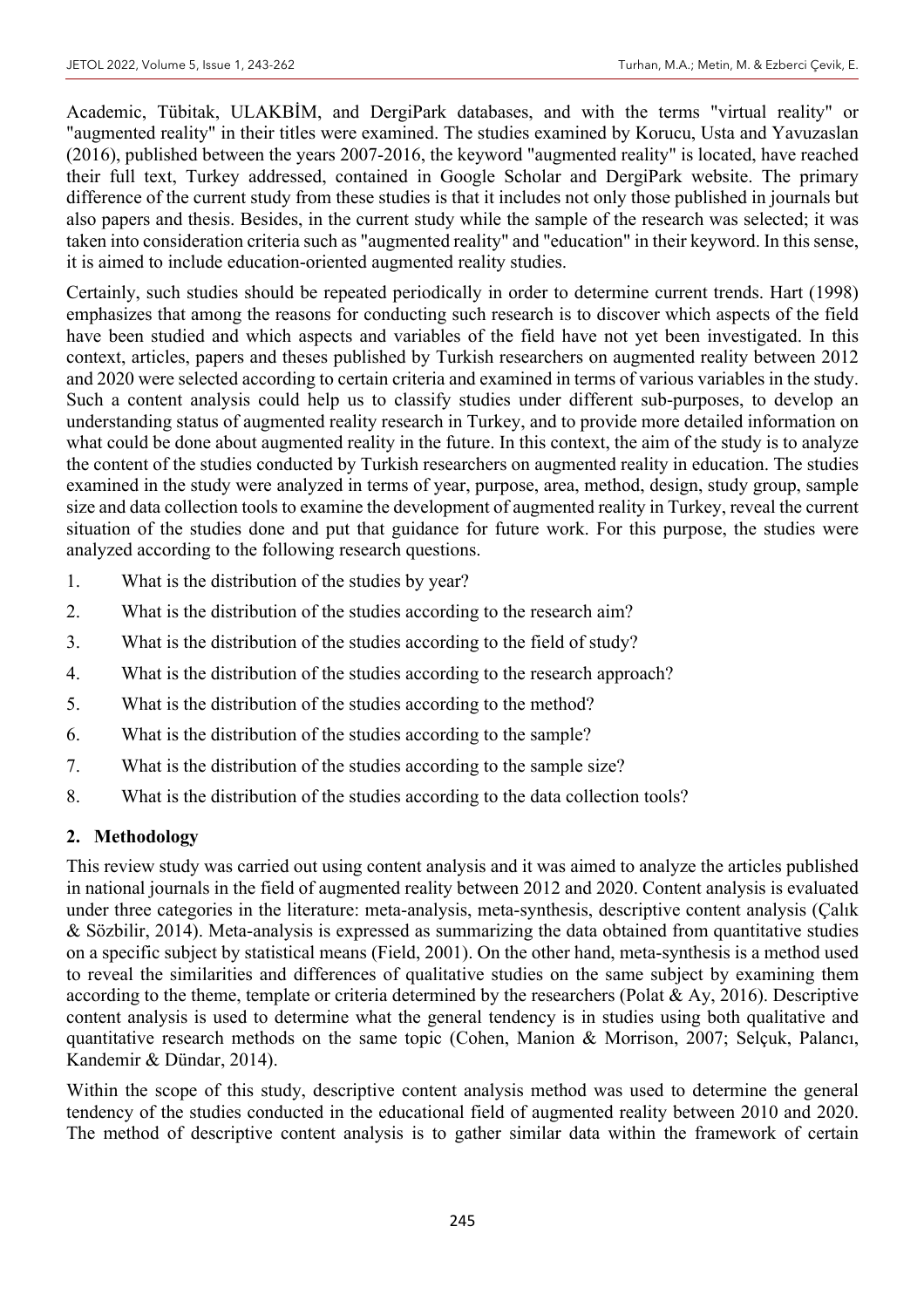concepts and themes, and to organize and interpret them in a way that the reader can understand (Yıldırım & Şimşek, 2013).

# *2.1. Research Sample*

The sample of this study consists of articles and theses published on the field of augmented reality in education between 2012 and 2020. While the sample of the research was selected; it was taken into consideration criteria such as achieving the full text, take place in the National Thesis Center, Ulakbim, Google Scholar, DergiPark, TR index and including concepts such as augmented reality and education in their keyword. As a result of the examinations made by taking these criteria into account, the sample of the research consists of 87 academic studies. Information about these studies examined within the context of the research is presented in Appendix-1.

### *2.2. Data Collection Tool*

"Research Classification Form" was developed in order to evaluate the articles about the augmented reality field in education and this form was used as a data collection tool in the context of the study, While developing the research classification form, the studies conducted in the literature using descriptive content analysis were examined (Çiltaş, Güler & Sözbilir, 2012; Elçiçek, 2021; Oğuzman, Metin & Kaya, 2021; Sözbilir, Kutu & Yaşar, 2012; Yavuz, Kayalı & Tutal, 2021; Selçuk et al., 2014) and the features that should be found in a scientific article were examined (Çepni, 2005; Cohen et al., 2007; Büyüköztürk, Kılıç Çakmak, Akgün, Karadeniz & Demirel 2011). In the research classification form in line with the examinations made; There are seven sections, namely the identification, year, purpose, subject area, approach / method, sample group, sample size and data collection tools. The categories in this classification form and the options given under this category were presented to the opinions of two experts published article in the field of content analysis. The form was adjusted in line with expert opinions. Research Classification Form Appendix 2 is presented.

#### *2.3. Data Analysis*

87 studies in accordance with the criteria determined within the context of the study were analyzed with the Research classification form developed by the researchers. During the analysis process of the articles, two different researchers evaluated the determined studies separately by considering the categories determined in the form. The researchers categorized the findings obtained from the articles in the framework of research questions by saving them in Microsoft Excel file. After the analysis of all the articles was completed, analyzes made by the two researchers were compared and the analysis data were arranged in line with a common opinion. Findings obtained are then presented in the form of tables and graphs. After the analysis, the data were organized and inferences were made. In order to ensure internal reliability, the findings obtained in the current study were presented without subjective interpretation. Besides, to increase the external reliability of the research, the results were discussed in relation to the relevant literature. In order to ensure the validity of the study, detailed explanations on data collection and analysis methods were provided. In addition, to ensure external validity, the limitations revealed in the research were clearly stated.

# **3. Findings**

87 studies published and accessible in the field of augmented reality in education between 2010 and 2020 were analyzed and presented separately within the specified categories. Distribution of studies in the field of augmented reality in education by years is presented the graphic 1.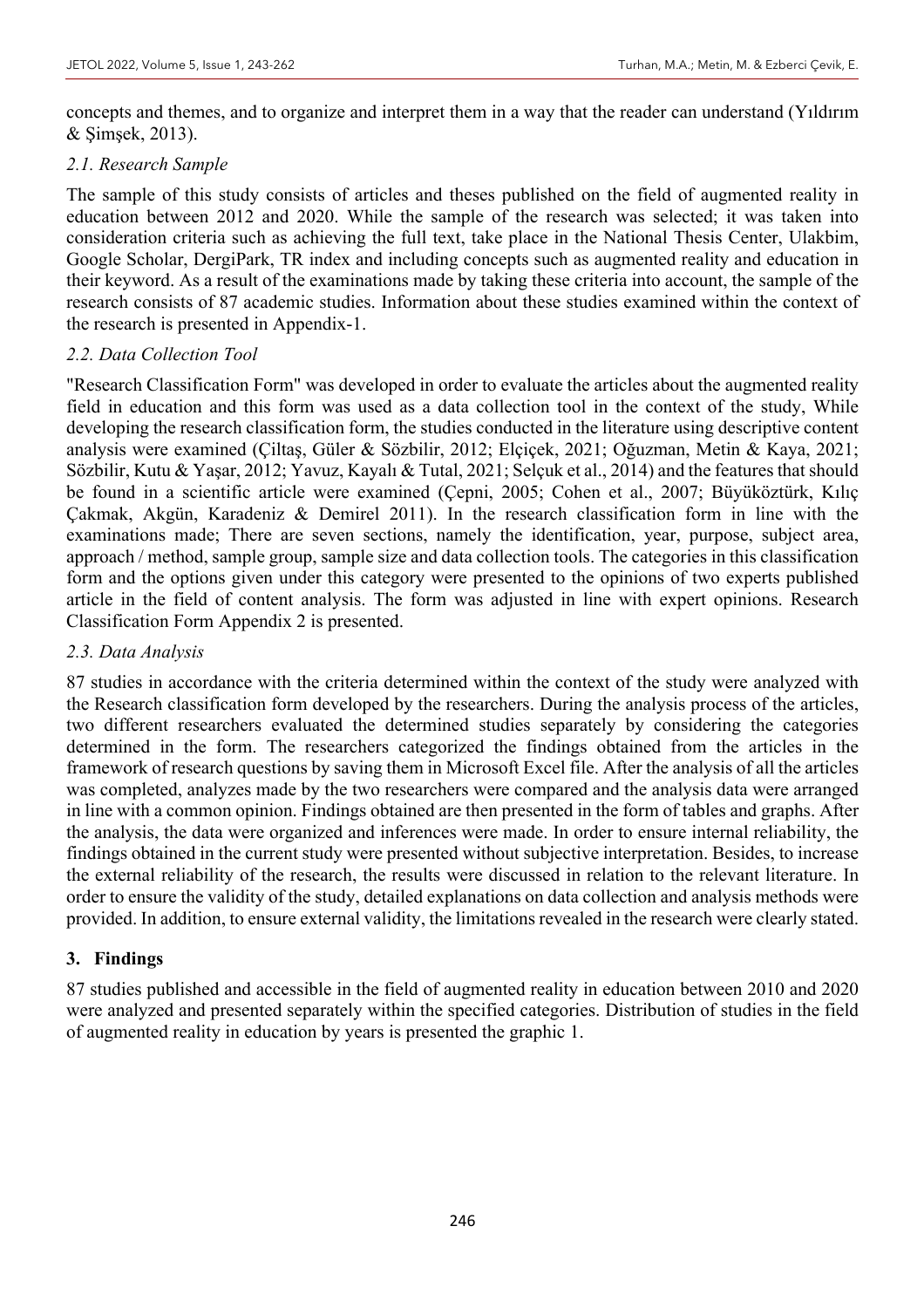

Graphic 1. Distribution of studies in the field of augmented reality in education by years

When Graph 1 is analyzed, it is seen that studies on augmented reality in education were first published in 2012 and then increased gradually. It is understood that the publications have shown an important shot in the last three years. In the analysis, it was determined that 18 studies were conducted in 2020, 14in 2019 and 17 in 2018. However, it was carried out a few studies in 2012 and 2013.

Distribution of studies in the field of augmented reality in education by the research aim is presented in the graphic 2.



Graphic 2. Distribution of studies in the field of augmented reality in education by the research aims

When Graph 2 is examined, it was seen that 43 of the studies are aimed at determining the effect of augmented reality application on students' achievement. It was also determined that 31 studies were aimed at revealing students' opinions about augmented reality applications and 23 studies were investigating students' attitudes towards augmented reality applications.

Distribution of studies by the field of studies is presented in the graphic 3.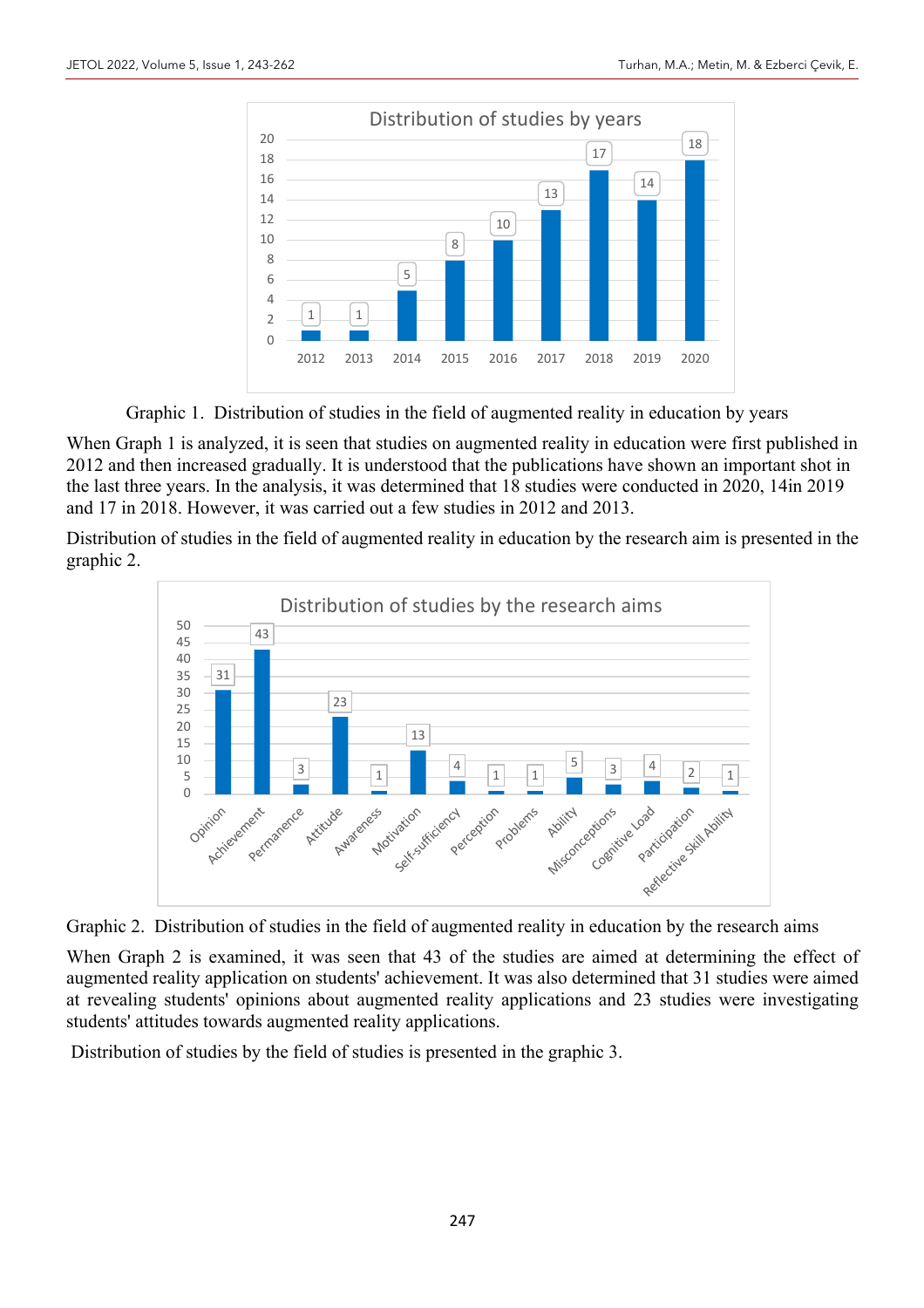

Graphic 3. Distribution of studies by the field of studies

Looking at Graph 4, it is seen that most of the studies on augmented reality in the field of education are in Science, with 23 studies. In addition, it has been determined that 17 of the studies were conducted in the field of Computer Technologies, 10 studies in Mathematics, and 9 studies in the Foreign Language.

Distribution of studies in the field of augmented reality in education by the research approach and methods is presented in the graphic 4.



Graphic 4. Distribution of studies by approach and methods of research

When Graph 4 is analyzed, it is seen that 45 studies were conducted using quantitative research, 18 studies using qualitative research and 24 studies using mixed research approach. It has been determined that the most preferred method in studies used quantitative research approach is experimental research method. In addition, it is understood from the graph 4 that the case study method is the most used method in the qualitative research approach. However, in mixed studies, it is seen that methods are generally not specified and they are expressed only as "mixed method was used".

Distribution of studies in the field of augmented reality in education by the research sample is presented in the graphic 5.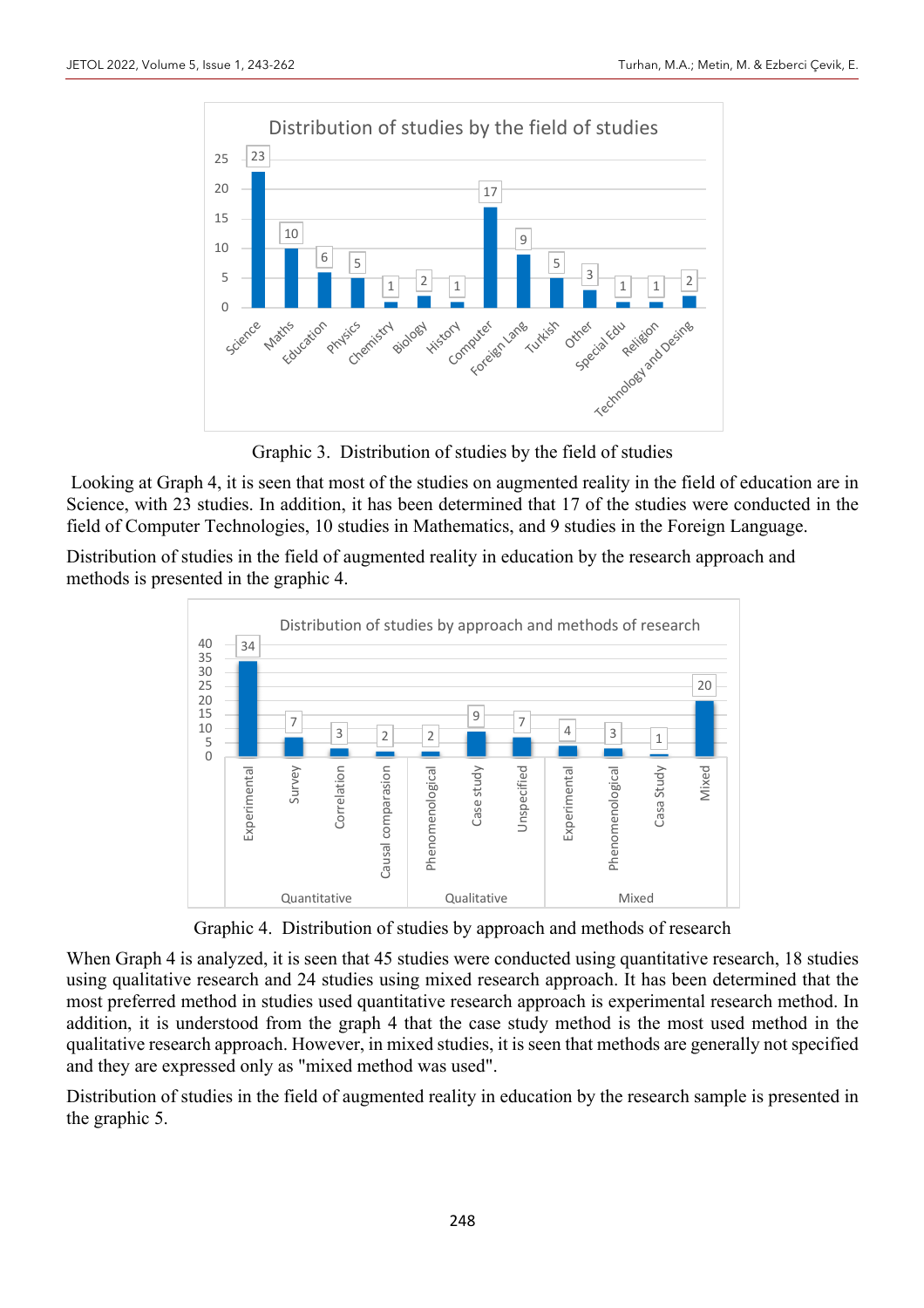

Graphic 5. Distribution of studies by sample of research

Looking at Graph 5, it is seen that 37 of the studies were conducted on university students. Furthermore, it was determined that 30 studies were conducted with middle school students. In addition, it is seen that primary school in 4 studies, high school in 4 studies and teachers in 4 studies were preferred as samples in the research.

Distribution of studies in the field of augmented reality in education by the research sample size is presented in the graphic 6.



Graphic 6. Distribution of studies by sample size of research

When Graph 7 is examined, there are 19 studies with 41-60 participants, 17 studies between 81-100, 13 studies between 0-20 and 61-80 and 13 studies between 21-40. It can be said that the majority of the studies (73 studies) have been carried out on the sample size in the range of 0-100.

Distribution of studies in the field of augmented reality in education by the data collection tool is presented in the graphic 7.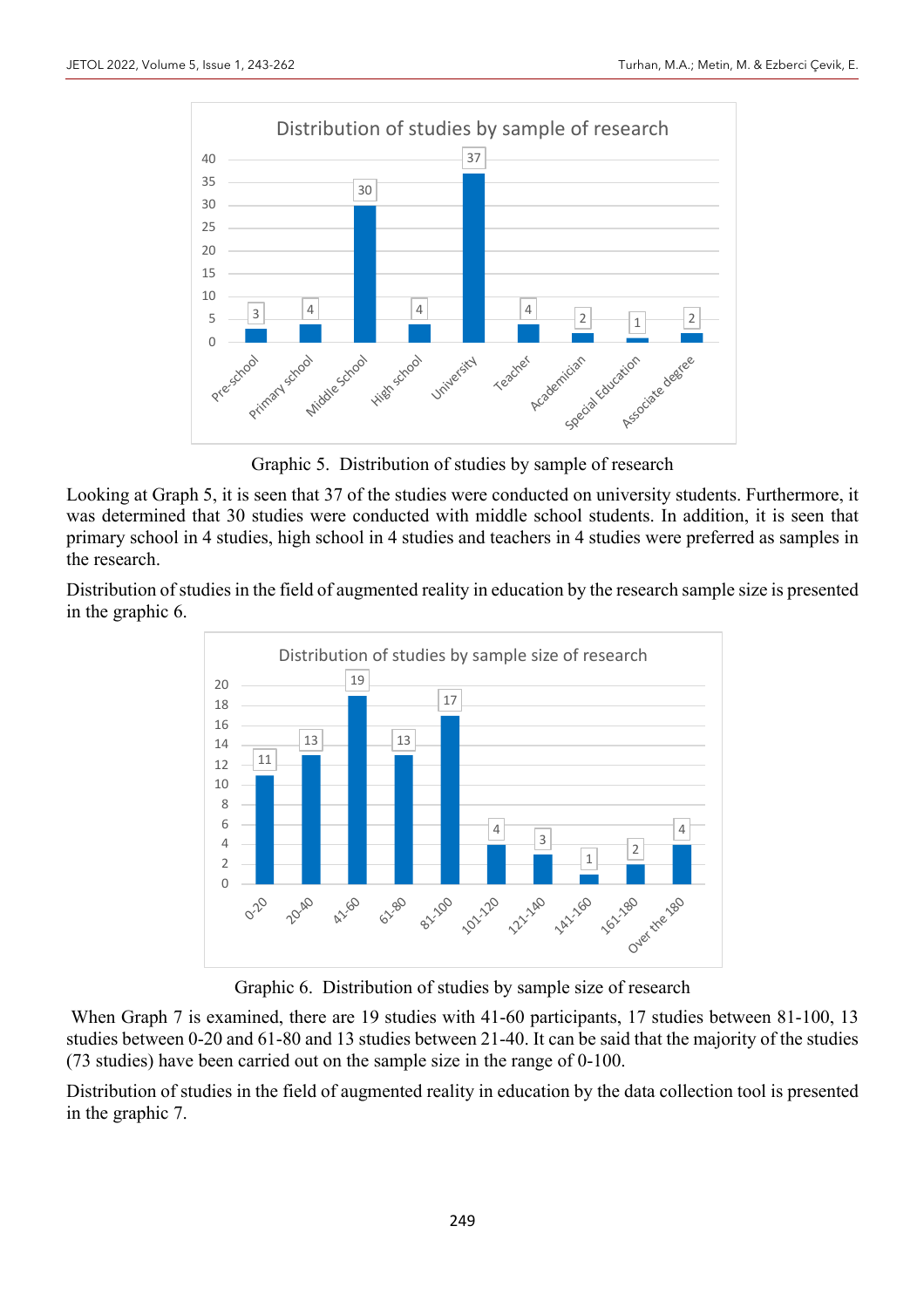

Graphic 7. Distribution of studies by data collection toll of research

When looking at Graphic 7, it is understood that questionnaire in 20 studies, scale in 34 studies, test in 42 studies and forms in 43 studies were preferred. It is seen that in studies using the questionnaire, Likert type questionnaires are used mostly, and attitude scales are used the mostly in studies in which scales are used. Besides, while achievement tests were preferred in studies where the test was used, interview forms were mostly used among the forms.

# **4. Discussion, Conclusion and Suggestions**

This study is to examine the development of the augmented reality studies of Turkey; published between 2012 and 2020 years, include the keyword "augmented reality" and "education" with the concept and can achieve their full texts, is composed of academic studies of Turkish researchers.

As a result of the statistical analysis made for the first question of the study, it has been determined that the researches included in the study have increased especially in recent years. In the study of Sünger (2019), it was stated that there was an increase in the theses made in Turkey on augmented reality as of 2015. The reason for this situation can be thought as supporting technological developments and increasing the opportunities of access to information every day. On the other hand, Wojciechowski and Cellary (2013) also stated that learning in image-based augmented reality environments is attractive and reminding especially for young generations, and as a result, people have gained more familiarity with this technology in recent years. In this sense, augmented reality has gained significant momentum in educational technologies.

In the distribution of the study by the aim stated in another research question, the result was obtained that the majority of the researches were conducted to determine the effect of augmented reality application on academic achievement. In addition, determining the students' views about these practices and examining their attitudes were also among the most targeted aims. Considering that the researches are in the field of education and that academic success is the primary criterion in education in Turkey, it is thought that most of the studies examine the effect of augmented reality applications on academic achievement, and researchers are working in line with expectations in education.

According to the results obtained from the researches made according to the field of study, it is seen that the studies on augmented reality are the most in the field of Science. In addition, computer technologies, mathematics and foreign languages, which are among the fields that benefit the most from educational technologies, have also been the most studied fields. Wojciechowski & Cellary (2013) and Korucu, Usta & Yavuzaslan (2016) also stated in their studies that augmented reality is widely used in the field of education. In the present study, only the areas of augmented reality used in education are focused on.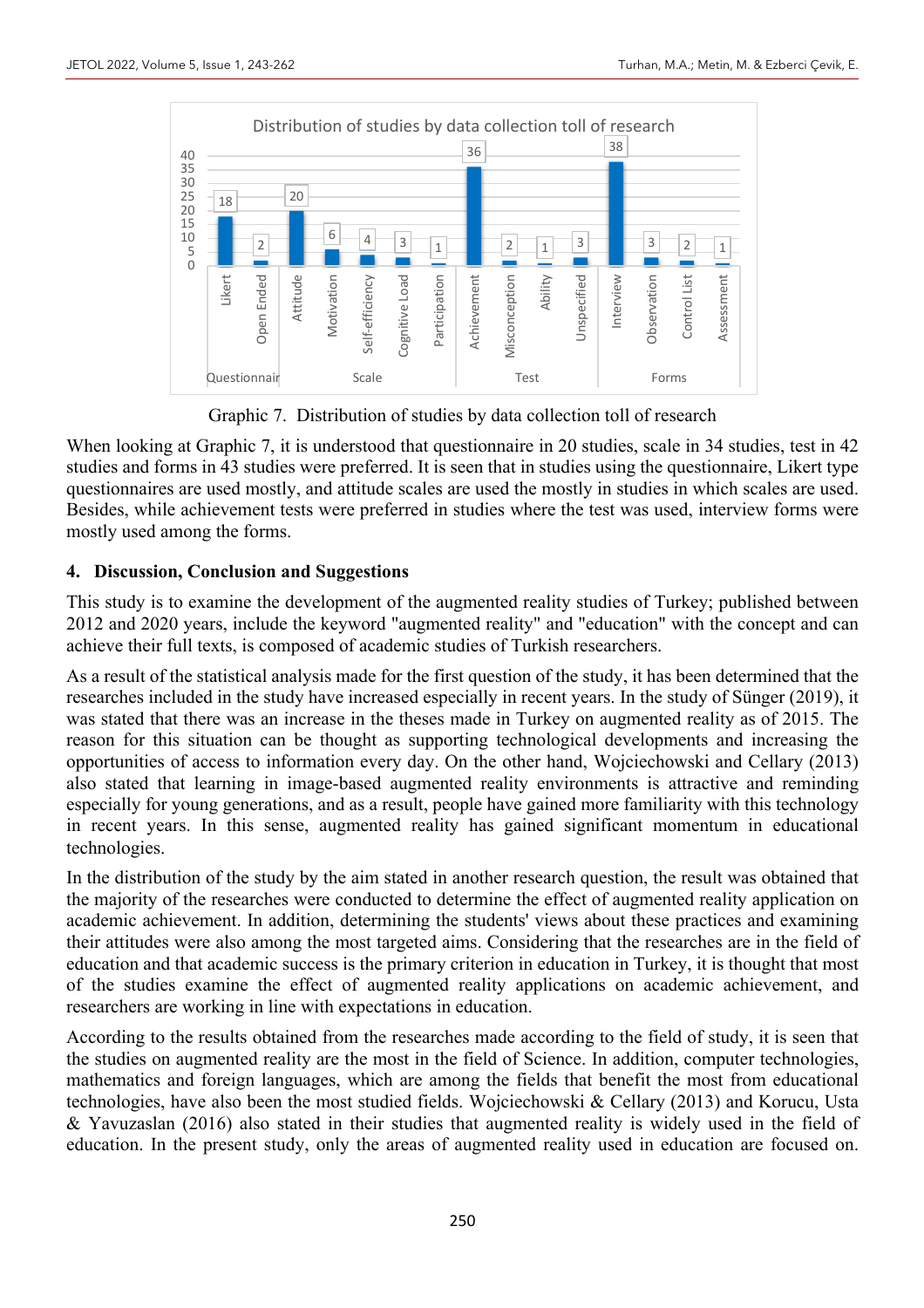Different from the current study, Wu, Lee, Chang & Liang (2013) stated that augmented reality is used in fields such as military, pharmacy, engineering, tourism and advertising as well as education. Tülü & Yılmaz (2012) stated that these applications can be used as educational materials at all levels from primary school to university. As an example, it is stated that the design of a mechanical system in an engineering course, the introduction of an organ of the human body can be explained with the application developed in a medical course. In the current study, it is possible to say that this application is carried out in many fields. In this sense, the relevant study supports the current study.

Considering the distribution findings according to the approach and method of the research stated in another research question, it was seen that the quantitative research approach was mostly adopted in the studies. Sırakaya & Alsancak Sırakaya (2018) stated in their study that quantitative approach is often preferred in studies on augmented reality. Different researchers also stated that the quantitative method is used more frequently in their research on trends in recent years on different subjects (Eyüp, 2020; Şahin & Kaya, 2020; Zhu, Sari & Lee, 2018). Yavuz (2016) also stated that quantitative research is more preferred in qualitative research because of its fast and easy data collection. The relevant findings are in line with the current study. In the studies examined, it was observed that the experimental design was frequently preferred in the quantitative research approach. Later, it was seen that the survey method was used. Demirer & Erbaş (2015) also stated that the studies of the educators in Turkey on augmented reality appear as literature review studies prepared for the introduction of this new technology and experimental studies on the use of augmented reality applications in education. A similar result was obtained in the present study. It was noted that besides the frequent use of the experimental design, the case study model was the most used qualitative research approach. It is thought that the increase in the use of augmented reality applications in educational environments has been effective in common use of case studies. It is an important result that the method used was not specified in seven qualitative studies. It is valuable to give this information in studies, which is very important for readers and researchers who will do similar studies later. In addition, mixed-method research approach in which qualitative and quantitative methods are used together was preferred in terms of providing in-depth information on the participants (Creswell, 2012).

In the studies, the most university student group was preferred as a sample. Lee (2012) stated that augmented reality technologies provide a great advantage in university students 'learning, especially in the learning of complex information, and they are important for improving students' knowledge and skills. In this sense, it can be said that the fact that students at the university level are included in the study group is often preferred. Another group preferred frequently in the present study was middle school students. It was concluded that the studies on augmented reality were also carried out on different study groups. It is possible to say that augmented reality technologies can be used at most levels in educational environments. Besides, as the number of participants, it was found that there were mainly participants in the range of 0-100. It can be said that this may be due to the high cost of using this technology in large samples.

When data collection tools used in researches for another research question were examined, it was concluded that interviews, achievement tests and attitude scales were used predominantly. When these results are examined, it means that mostly aiming to determine academic success in studies increases the use of such data collection tools. In order to achievement tests were used to measure the participants' intelligence or to test knowledge of an individual in a particular area (Frankel & Wallen, 2006; Metin, 2014). Researchers, for example in experimental design, may have used these data collection tools to measure the effect of treatment on the intended variable. Another frequently used data collection tool is interviews. Considering the purpose of the interview method, it can be said that the researchers preferred this data collection method to discover the subjects' thoughts and feelings towards augmented reality. Besides, it was determined that different data collection tools were also used in the researches. It is stated that augmented reality has an increasing effect on students' motivation towards the lesson, and in a study conducted by Di Serio, Ibáñez & Kloos (2013) on the effect of augmented reality on students' motivation, it was concluded that students' attention, interest, confidence and satisfaction towards the lesson increased.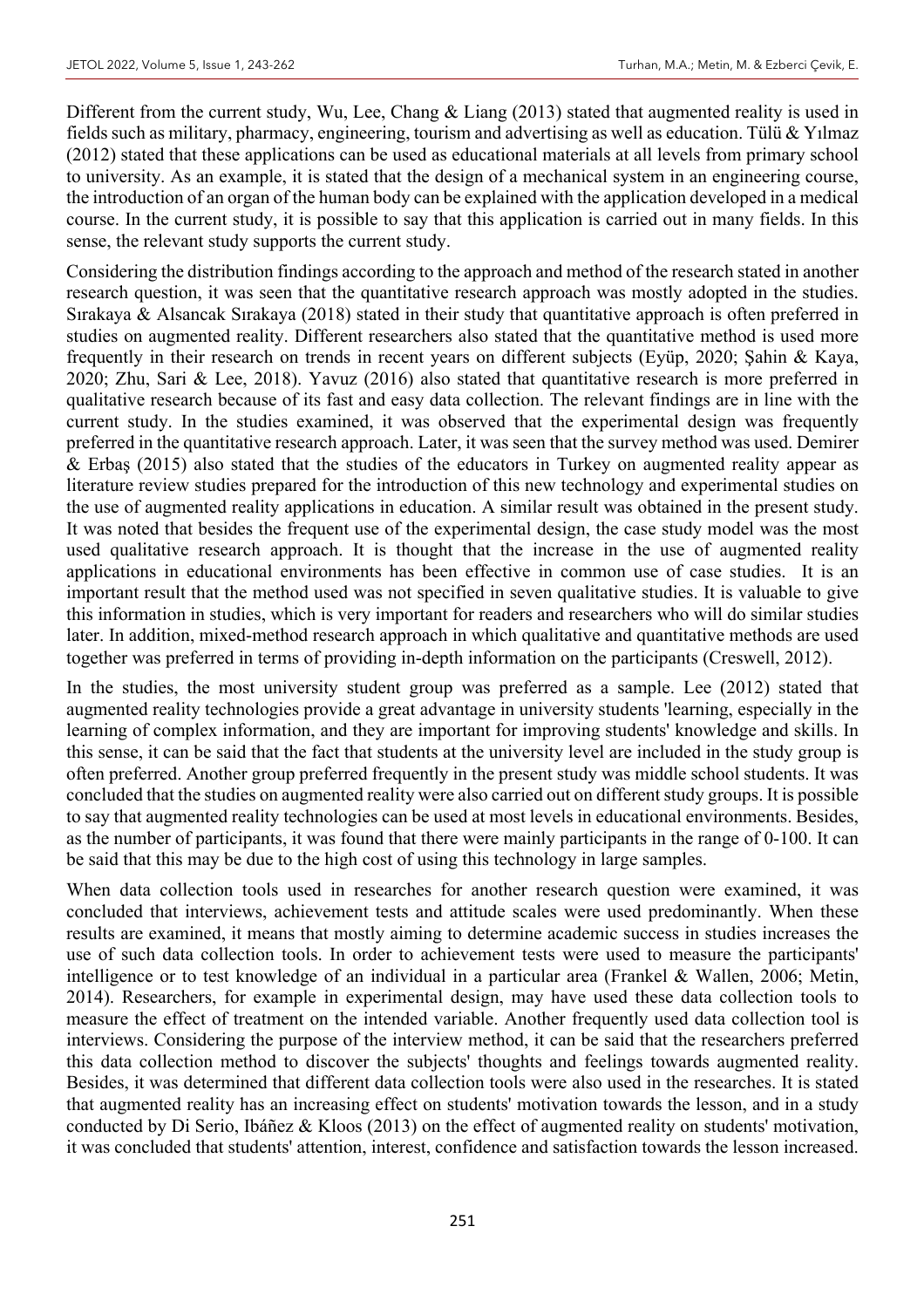In the present study, it was determined that this type of scale was used in only six of the researches. In this sense, it can be said that it is important to determine how this technology affects the elements that support learning in studies.

The suggestions presented in line with the results obtained within the scope of the research are given below.

- Teachers and high school students may be preferred more as the sample group in researches to be conducted on augmented reality.
- More researches can be done on augmented reality in the fields of Technology Design and Physical Education.
- Researches can also be applied to groups with a larger number of participants.
- Different data collection tools (observation, motivation scale, etc.) can be used more in researches.
- It is suggested that the method sections of the studies on mixed research approach should be written more descriptively.
- It has been determined in the present study that there are deficiencies/not specified in the method section of some of the studies. In future studies, it is suggested that researchers pay more attention to this section.

#### **References**

- Abdüsselam, M. S. & Karal, H. (2012). Fizik öğretiminde artırılmış gerçeklik ortamlarının öğrenci akademik başarısı üzerine etkisi: 11. sınıf manyetizma konusu örneği [The effect of mixed reality environments on the students' academic achievement in physics education: 11th grade magnetism topic example]. *Journal of Research in Education and Teaching, 1*(4), 170-181.
- Altınpulluk, M., & Kesim, H. (2015). Geçmişten günümüze artırılmış gerçeklik uygulamalarında gerçekleşen paradigma değişimleri [Paradigm shifts in augmented reality applications from the past to the present]. *Eskişehir Academic Informatics Congress*. doi:10.13140/2.1.3721.2967
- Baum, L. F. (1901). *The master key an electrical fairy tale.* Public Domain.
- Büyüköztürk, Ş., Kılıç Çakmak, E., Akgün, Ö. E., Karadeniz, Ş., & Demirel, F. (2011). *Bilimsel araştırma yöntemleri [Scientific research methology].* (8th Edt.). Ankara: Pegem Academy.
- Cohen, L., Manion, L., & Morrison, K. (2007). Observation. *Research Methods in Education, 6,* 396-412.
- Creswell, J. W. (2012). *Research design: Qualitative, quantitative, and mixed methods approaches (4th ed.).* Upper Saddle River, NJ: Pearson Education.
- Çalık, M. & Sözbilir, M. (2014). İçerik analizinin parametreleri [Parameters of content analysis]. *Education and Science, 39*(174), 33-38.
- Çepni, S. (2005). *Araştırma ve proje çalışmalarına giriş [Introduction to research and project studies].* Pegem Academy.
- Çiltaş, A., Güler, G., & Sözbilir, M. (2012). Türkiye'de matematik eğitimi araştırmaları: Bir içerik analizi çalışması [Mathematics education research in Turkey: A content analysis study]. *Educational Sciences: Theory & Practice, 12*(1), 565-580.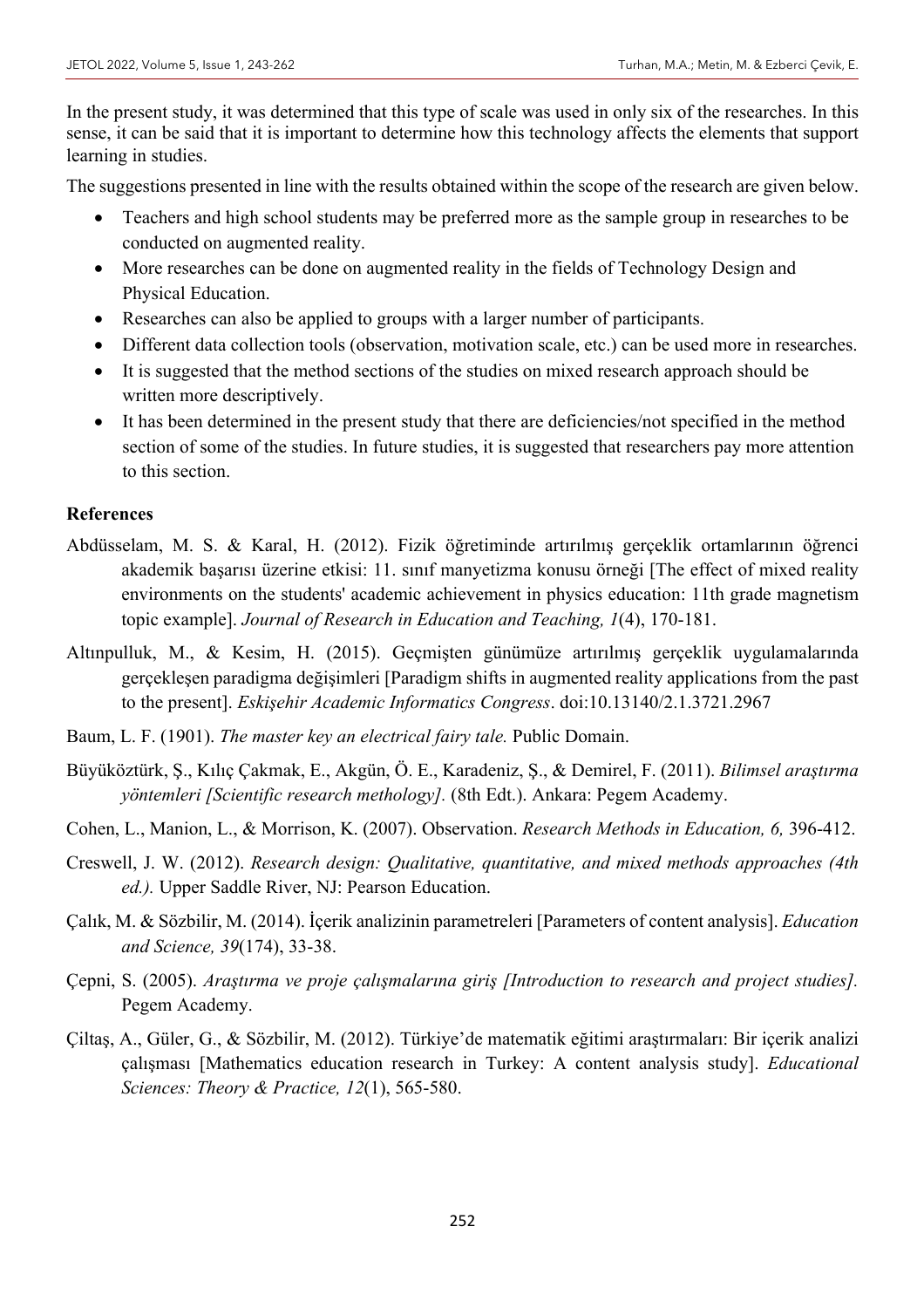- Demirer, V., & Erbaş, Ç. (2015). Mobil artırılmış gerçeklik uygulamalarının incelenmesi ve eğitimsel açıdan değerlendirilmesi [Investigation of mobile augmented reality applications and evaluation of educational perspective]. *Mersin University Journal of The Faculty of Education, 11*(3), 802-813.
- Di Serio, Á., Ibáñez, M. B., & Kloos, C. D. (2013). Impact of an augmented reality system on students' motivation for a visual art course. *Computers & Education, 68,* 586-596.
- Elçiçek, M. (2021). Tendencies in Turkey-based academic studies on distance education during the covid-19 pandemic. *Journal of Educational Technology & Online Learning, 4*(3), 406-417
- Eyüp, B. (2020). Türkçe öğretmenleri ile ilgili yapılan lisansüstü tezlerin eğilimleri: Bir içerik analizi (2000-2019) [Trends of postgraduate theses about Turkish language teachers: A content analysis (2000-2019)]. RumeliDE Journal of Language and Literature Studies, 21, 536-558.
- Field, A.P. (2001). Meta-analysis of correlation coefficients: A Monte Carlo comparison of fixed- and random-effects methods. *Psychological Methods, 6*(2), 161-180.
- Fraenkel, J. K., & Wallen, N. E. (2006). *How to design and evaluate research in education (6th ed.).* New York: Mc Graw-Hill, Inc.
- Freitas, R., & Campos, P. (2008). *SMART: a System of augmented reality for teaching 2nd grade students.* Proceedings of the 22nd British Computer Society Conference on Human-Computer Interaction (HCI 2008), 27-30. Liverpool John Moores University, UK.
- Hart, C. (1998). *Doing a literature review: Releasing the social science research imagination.* London: Sage Publications.
- İçten, T., & Bal.G. (2017). Artırılmış gerçeklik teknolojisi üzerine yapılan akademik çalışmaların içerik analizi [A content analysis of the academic works on the augmented reality technology]. *The Journal of Information Technologies, 10*(4), 401-415.
- Kapucu, M. S. & Yıldırım, İ. (2019). Türkiye'de sanal ve artırılmış gerçeklik üzerine eğitimde yapılan çalışmalara ilişkin metodolojik bir inceleme [Methodological review of the studies performed on virtual reality and augmented reality in education in Turkey]. *Academic Perspective, 73,* 26-46.
- Kipper, G., & Rampolla, J. (2012). *Augmented reality: "an emerging technologies guide to AR".* Syngress, Waltham.
- Korucu, A. T., Usta, E., & Yavuzaslan, İ. F. (2016). Eğitimde artırılmış gerçeklik teknolojilerinin kullanımı: 2007-2016 döneminde Türkiye'de yapılan araştırmaların içerik analizi [Using augmented reality in education: A content analysis of the studies in 2007-2016 period). *Journal of Subject Teaching Research, 2*(2), 84-95.
- Korucu, A. T., Yavuzaslan, İ. F., & Usta, E. (2016). Ortaöğretim öğrencilerin artırılmış gerçeklik uygulamaları hakkında ürettikleri metaforlar [Metaphors created by secondary education students regarding augmented reality applications]. *Journal Of European Education, 6*(1), 16-31.
- Lave, J., & Wenger, E. (1991). *Situated learning: Legitimate peripheral participation.* NY: Cambridge University Press.
- Lee, K. (2012). Augmented reality in education and training. *TechTrends, 56*(2), 13-21.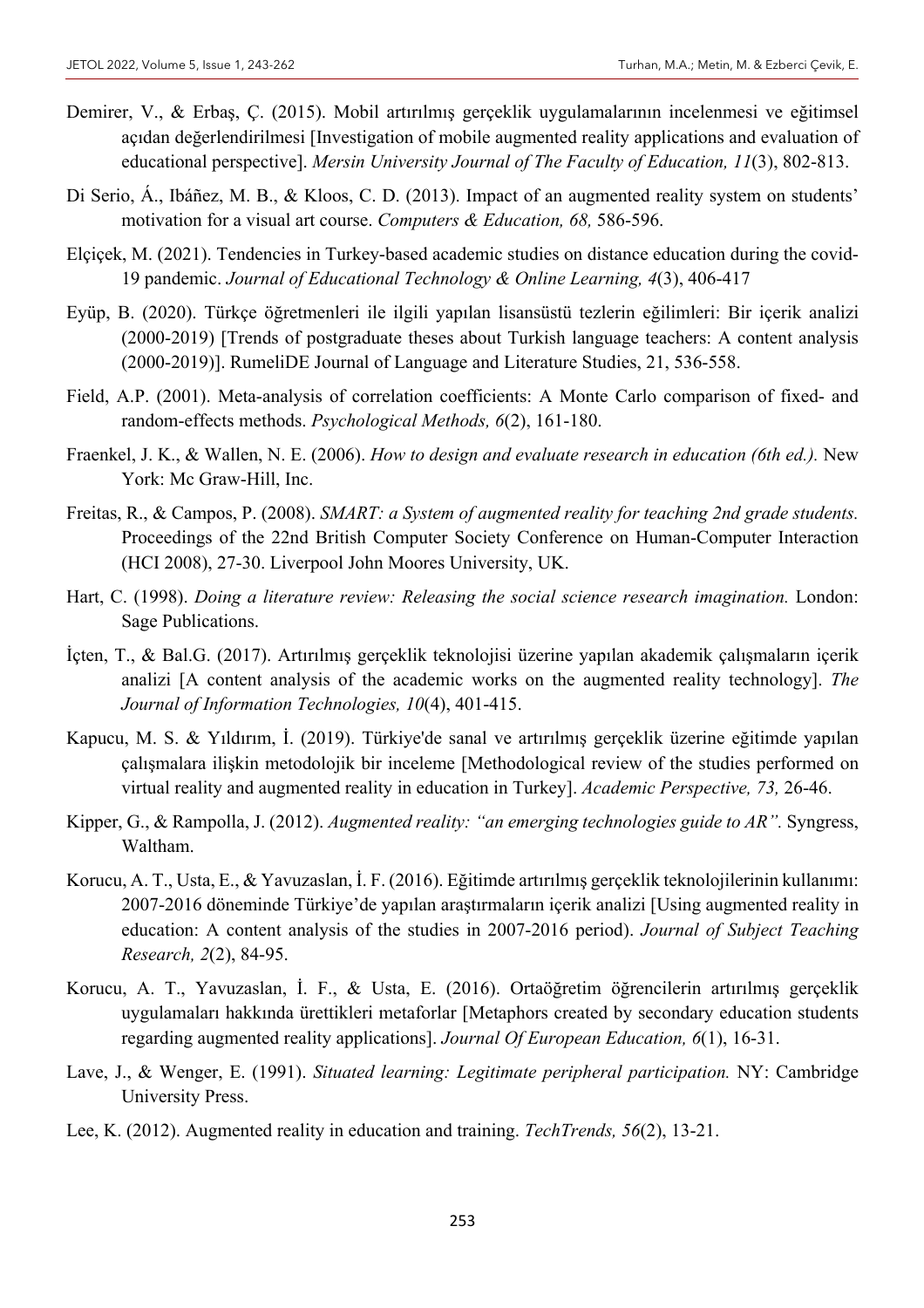- Maulana, I., Asrowi, & Suryani, N. (2020). The Use Of Mobile-Based Augmented Reality In Science Learning To Improve Learning Motivation. *Journal of Educational Technology & Online Learning, 3*(3), 363-371
- Metin, M. (2014). Nicel Veri Toplama Araçları. M Metin (Ed) *Kuramdan Uygulamaya Eğitimde Bilimsel Araştırma Yöntemleri* (pp.161-214), Ankara: Pegem A Yayıncılık.
- Oğuzman T., Metin M. , Kaya H. (2021) Türkiye'deki astronomi eğitimi araştırmalarının incelenmesi: bir betimsel içerik analizi, *Maarif Mektepleri Uluslararası Eğitim Bilimleri Dergisi, 5* (1) 43-65
- Özaydın Aydoğdu, Y., & Eryılmaz, S. (2019). Yükseköğretim kurumlarında artırılmış gerçeklik uygulamalarına yönelik yapılmış araştırmaların incelenmesi [Investigation of researches on augmented reality applications in higher education institutions]. *Kastamonu Education Journal, 27*(5), 2129-2140.
- Polat, S., & Ay, O. (2016). Meta-sentez: Kavramsal bir çözümleme [Meta-synthesis: A conceptual analysis]. *Journal of Qualitative Research in Education, 4*(1), 52-64.
- Selçuk, Z., Palancı, M., Kandemir, M., & Dündar, H. (2014). Eğitim ve Bilim dergisinde yayınlanan araştırmaların eğilimleri: İçerik analizi [Tendencies of the researches published in Education and Science journal: Content analysis]. *Education and Science, 39*(173), 428-449
- Sırakaya, M., & Alsancak Sırakaya, D. (2018). Trends in educational augmented reality studies: a systematic review. *Malaysian Online Journal of Educational Technology, 6*(2), 60-74.
- Sözbilir, M., Kutu, H., & Yaşar, M. D. (2012). *Science education research in Turkey: A content analysis of selected features of papers published.* In J. Dillon& D. Jorde (Eds). The World of Science Education: Handbook of Research in Europe (pp.341-374). Rotterdam: Sense Publishers.
- Sünger, İ. (2019). *Artırılmış Gerçeklik Kavramı Üzerine İçerik Analizi Çalışması [A content analysis on augmented reality concept]* (Unpublished Master Thesis). Balıkesir University Institute of Science Computer Education and Instructional Technology, Balıkesir.
- Şahin, Ç., & Kaya, G (2020). Alternatif ölçme değerlendirme ile ilgili yapılan araştırmaların incelenmesi: bir içerik analizi [A review of the research on alternative assessment evaluation: A content analysis]. Nevşehir Hacı Bektaş Veli University Journal of ISS, 10(2), 798-812.
- Tülü, M., & Yılmaz, M. (2012). *iPhone ile artırılmış gerçeklik uygulamalarının eğitim alanında kullanılması [The use of augmented reality applications with iPhone in the field of education].* Academic Informatics Conference, 1-3 February, Uşak.
- Vaughan-Nichols, S. J. (2009). Augmented reality: no longer a novelty? *Computer, 42*(12), 19-22.
- Wojciechowski, R., & Cellary, W. (2013). Evaluation of learners' attitude toward learning in ARIES augmented reality environments. *Computers&Education, 68,* 570–585.
- Woods, B. (2014). *How augmented reality is augmenting its own future.* https://thenextweb.com/insider/2014/01/31/augmented-reality-augmenting-future/ (Date of access: 29.03.2021)
- Wu, H.-K., Lee, S. W.-Y., Chang, H.-Y., & Liang, J.-C. (2013). Current status, opportunities and challenges of augmented reality in education. *Computers & Education, 62,* 41-49.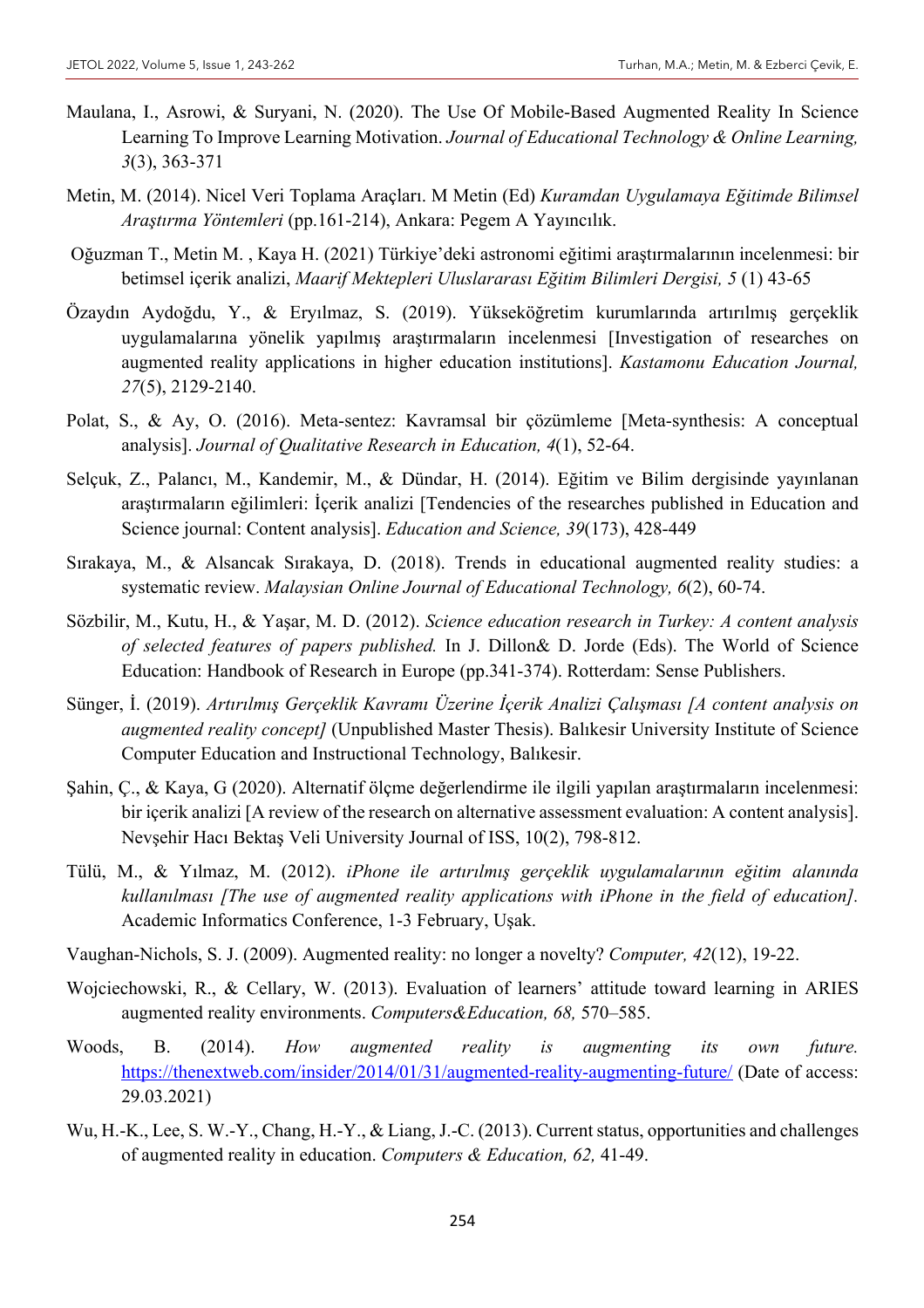- Yavuz, S. (2016). Content analysis related to theses in environmental education: The Case of Turkey (2011- 2015). *Journal of Education and Training Studies, 4*(10),118-125.
- Yavuz, M., Kayalı, B. & Tutal, Ö. (2021). Trend of distance education research in the covid-19 period: A bibliometric and content analysis. *Journal of Educational Technology & Online Learning, 4*(2), 256-279.
- Yeh, M. & Wickens, C.D. (2001). Display signaling in augmented reality: Effects of cue reliability and image realism on attention allocation and trust calibration. *Human Factors: The Journal of the Human Factors and Ergonomics Society, 43*(3), 355-365.
- Yıldırım, A., & Şimşek, H. (2013). *Nitel araştırma yöntemleri [Qualitative research methods].* Seçkin Publishing, Ankara.
- Yiğitol, B., & Sarı, T. (2020). Küresel salgınlar ile mücadelede Endüstri 4.0 teknolojilerinin rolü [The role of Industry 4.0 technologies in the fight against the global pandemic]. *Pamukkale University Journal of Social Sciences Institute, 41,* 53-73.
- Zhu, M., Sari, A., & Lee, M. M. (2018). A systematic review of research methods and topics of the empirical MOOC literature (2014-2016). The Internet and Higher Education, 37, 31-39.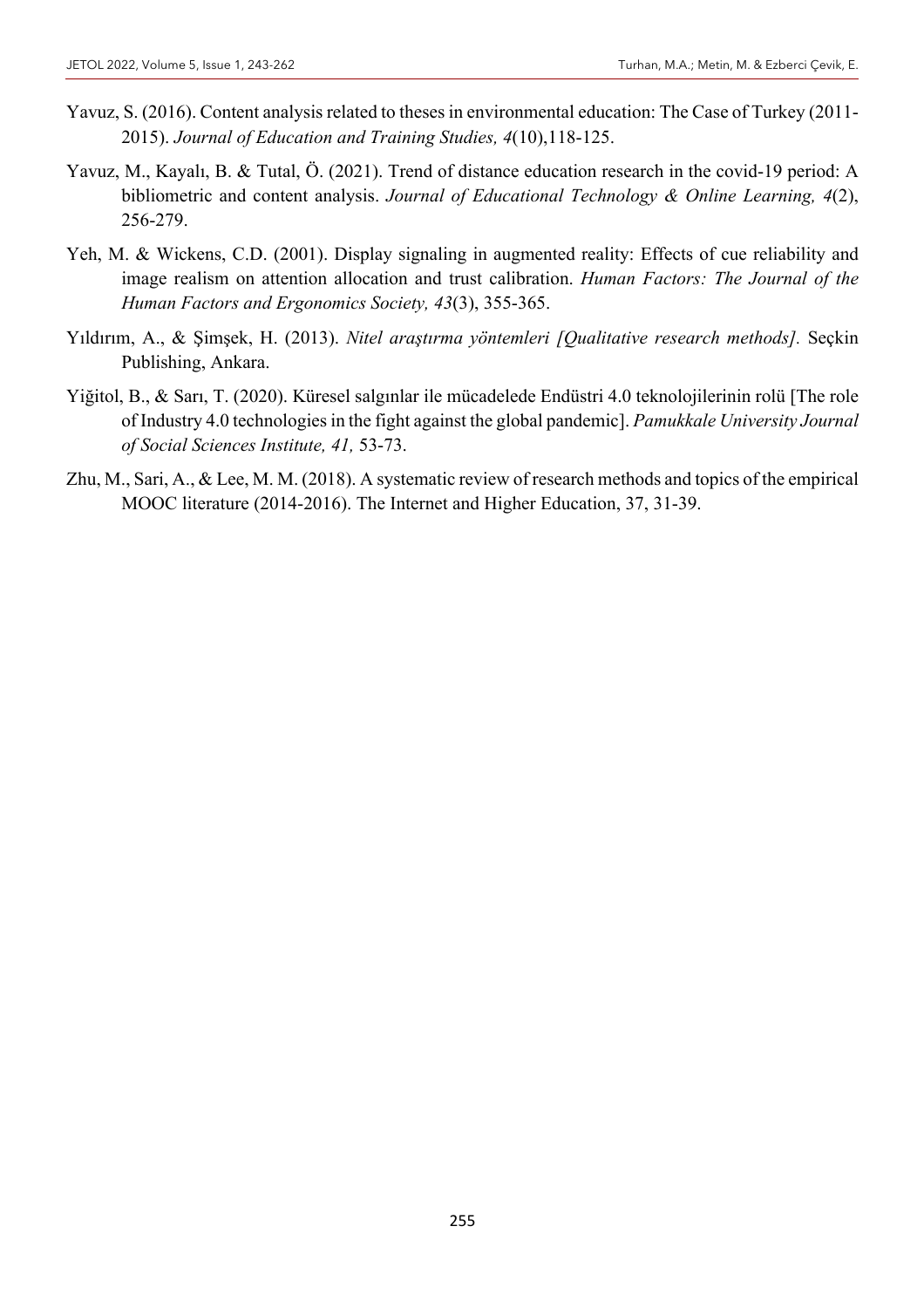#### **Appendix-1. Information about the research**

Abdüsselam, M.S. (2014). *Artırılmış gerçeklik ortamı kullanılarak fizik dersi manyetizma konusunda öğretim materyalinin geliştirilmesi ve değerlendirilmesi [Development and evaluation of an instructional material for physic lesson magnetism subject based on augmented reality environment].* (Unpublished PhD Thesis). Karadeniz Technical University Graduate School of Educatıonal Sciences, Trabzon.

Abdüsselam, M.S. (2020). Artırılmış gerçeklik tarayıcılarına ilişkin kullanıcı deneyim ve görüşleri [Users' experiences and opinions about using augmented reality browsers]. *Educational Technology Theory and Practice, 10*(1), 117-137.

Abdüsselam, M.S., & Karal, H. (2012). Fizik öğretiminde artırılmış gerçeklik ortamlarının öğrenci akademik başarısı üzerine etkisi: 11. sınıf manyetizma konusu örneği [The effect of mixed reality environments on the students' academic achievement in physics education: 11th grade magnetism topic example]. *Journal of Research in Education and Teaching, 1*(4), 170-181.

Akçayır, M. (2016). *Fen laboratuvarında artırılmış gerçeklik uygulamalarının üniversite öğrencilerinin laboratuvar becerilerine, tutumlarına ve görev yüklerine etkisi [The effect of augmented realıty applıcatıons on unıversıty students' laboratory skılls, attıtudes and task loads].* (Unpublished PhD Thesis). Gazi Universıty Graduate School Of Educational Sciences, Ankara.

Akçayır, M., & Akçayır, G. (2016). Yabancı dil öğretiminde arttırılmış gerçeklik uygulamalarının kelime öğrenimine ve kalıcılığa etkisi [The effect of augmented reality applications in foreign language learning on vocabulary learning and retention*]. Kafkas University Journal of the Institute of Social Sciences*, *18,* 331-345.

Akçayır, M. & Akçayır, G. (2016). Üniversite öğrencilerinin yabancı dil eğitiminde artırılmış gerçeklik teknolojisi kullanımına yönelik görüşleri [University students' opinions about use of augmented reality in foreign language teaching]. *Erzincan University Journal of Education Faculty, 18*(2), 1169-1186.

Akçayır, M., Akçayır, G., Pektaş, H.M., & Ocak, M.A. (2016). Augmented reality in science laboratories: The effects of augmented reality on university students' laboratory skills and attitudes toward science laboratories. *Computers in Human Behavior, 57,* 334-342.

Akgün, Ö.E., İstanbullu, A., & Küçük-Avci, Ş. (2017). Augmented reality in Turkey with researchers' comments for educational use: problems, solutions and suggestions. *Journal of Education and Training Studies, 5*(11), 201-218.

Alınlı, C. & Yazıcı, F. (2020). 8. Sınıf T.C. İnkılap Tarihi ve Atatürkçülük dersinde artırılmış gerçeklik uygulamalarının öğrencilerin akademik başarılarına etkisi ve öğrencilerin artırılmış gerçeklik uygulamasına karşı tutumları [The effect of augmented reality practices on students' academic achievement in grade 8th T.R. the History of Revolution and Kemalism course and attitudes of students towards augmented reality practice]. *International Journal of Turkish Educational Studies, 8*(15), 99-113.

Altınpulluk, H., Kesim, M. & Kurubacak, G. (2020). The usability of augmented reality in open and distance learning systems: A qualitative delphi study. *Open Praxis*, *12*(2), 283–307.

Altıntaş, G. (2018). *Artırılmış gerçeklik uygulamalarının öğretmen adaylarının bilimsel epistemolojik inançları ve kavram yanılgılarına etkisi: küresel ısınma konusu [The effect of augmented reality applications on teacher candidates' scientific epistemological beliefs and mısconceptıons: global warming].* (Unpublished Ph.D Thesis). Mehmet Akif Ersoy University Graduate School of Educational Sciences. Burdur.

Altıok, S. (2020). Artırılmış gerçeklik destekli simetri öğretiminin ilkokul öğrencilerinin akademik başarılarına etkileri ve öğrenci görüşleri [The effects of augmented reality supported instruction on elementary students' academic achievement and the opinions of students]. *Educational Technology Theory and Practice, 10*(1), 177-200.

Atasoy, B., Tosik Gün, E., & Kocaman-Karoğlu, A. (2017). İlköğretim öğrencilerinin artırılmış gerçeklik uygulamalarına karşı tutumlarının ve güdülenme durumlarının belirlenmesi [Elementary school students' attitudes and motivations towards augmented reality practices]. *Kırşehir Journal of Education Faculty, 18*(2), 435-448.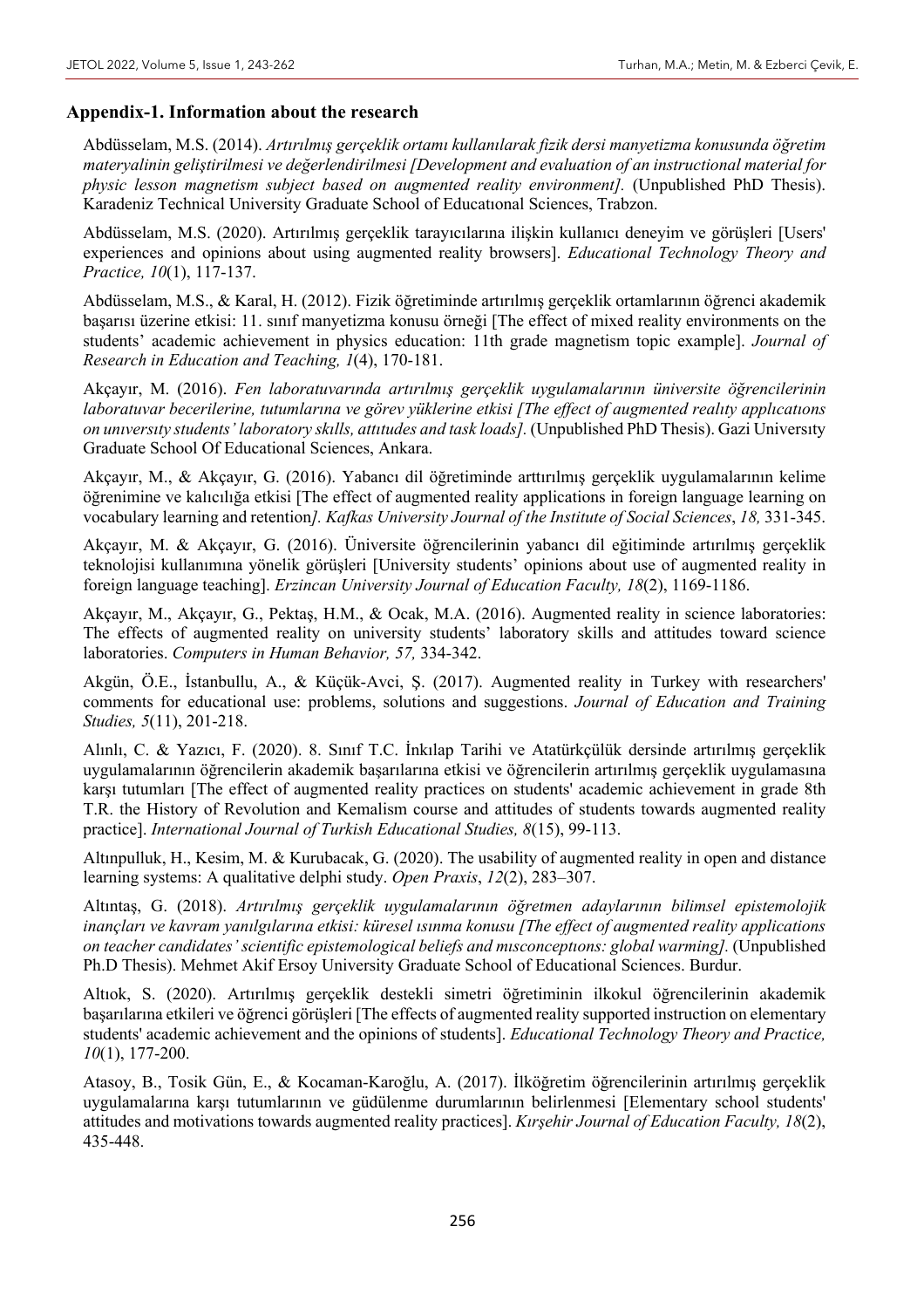Azi, F.M., & Gündüz, Ş. (2020). Effects of augmented reality applications on academic success and course attitudes in social studies. *Shanlax International Journal of Education, 8*(4), 27-32.

Babur, A. (2016). *Artırılmış gerçeklik, benzetim ve gerçek nesne kullanımının öğrenme başarılarına, motivasyonlarına ve psikomotor performanslarına etkisi [The effects of using of augmented reality, simulation and real object on learning achievements, motivation and psychomotor performance].* (Unpublished PhD Thesis). Sakarya University Graduate School of Educational Sciences, Sakarya.

Balak, M.V. & Kısa, M. (2016). Artırılmış gerçeklik teknolojisinin teknik resim eğitimi üzerindeki etkilerinin araştırılması [Investigating the effects of augmented reality technology on the technical drawing education]. *Harran University Journal of Engineering, 02,* 17-26.

Baran, B., Yecan, E., Kaptan, B., & Paşayiğit, O. (2020). Using augmented reality to teach fifth grade students about electrical circuits. *Education and Information Technologies, 25,* 1371-1385.

Baysan, E., & Uluyol, Ç. (2016). Arttırılmış gerçeklik kitabının (ag-kitap) öğrencilerin akademik başarılarına etkisi ve eğitim ortamlarında kullanımı hakkında öğrenci görüşleri [The effect of augmented reality book (arbook) on the students' academic achievements and the opinions of students about its use in educational environments*]. Journal of Education and Humanities: Theory and Practice, 7*(14), 55-78.

Bicen, H., & Bal, E. (2016). Determination of student opinions in augmented reality. *World Journal on Educational Technology: Current Issues, 8*(3), 205-209.

Buluş-Kırıkkaya, E., & Şentürk, M. (2018). Güneş sistemi ve ötesi ünitesinde artırılmış gerçeklik teknolojisi kullanılmasının öğrenci akademik başarısına etkisi [The ımpact of using augmented reality technology in the solar system and beyond unit on the academic achievement of the students]. *Kastamonu Education Journa*l, *26*(1), 181-189.

Bodur, E., Özdemir, K., & Gürer, M.D. (2016 October). Bilgisayar ve öğretim teknolojileri eğitimi (BÖTE) bölümü öğrencilerinin artırılmış gerçeklik hakkındaki farkındalık düzeylerinin belirlenmesi [Determining the level of awareness of computer and instructional technology education students about augmented reality]. *4th International Technologies & Teacher Education Symposium* (p.104-111), Elazığ.

Cakir, R., & Korkmaz, O. (2019). The effectiveness of augmented reality environments on individuals with special education needs. *Education and Information Technologies, 24,* 1631-1659.

Çakır, R., Solak, E., & Tan, S.S. (2015). Artırılmış gerçeklik teknolojisi ile İngilizce kelime öğretiminin öğrenci performansına etkisi [Effect of teaching English vocabulary with augmented reality technologies on students' performances]. *Gazi Journal of Education Sciences, 1*(1), 45-58.

Çankaya, B., & Girgin, S. (2018). Artırılmış gerçeklik teknolojisinin fen bilimleri dersi akademik başarısına etkisi [The effect of augmented reality technology on the academic success of science course]. *Journal of Social And Humanities Sciences Research, 5*(30), 4283-4290.

Çevik, G., Yılmaz, R.M., Göktaş, Y., & Gülcü, A. (2017). Okul öncesi dönemde artırılmış gerçeklikle İngilizce kelime öğrenme [Learning English vocabulary with augmented reality in preschool]. *Journal of Instructional Technologies & Teacher Education, 6*(2), 50-57.

Demir, R. (2020). Din kültürü ve ahlak bilgisi öğretimi dersinde artırılmış gerçeklik uygulamalarının öğrenci görüşleri doğrultusunda değerlendirilmesi [Evaluation of augmented reality applications according to student views in religious culture and moral knowledge teaching course]. *Çukurova University journal of Faculty of Divinity, 20*(1), 201-219.

Demirel, T. (2017). *Argümantasyon yöntemi destekli artırılmış gerçeklik uygulamalarının akademik başarı, eleştirel düşünme becerisi, fen ve teknoloji dersine yönelik güdülenme ve argümantasyon becerisi üzerindeki etkisinin incelenmesi [The effect of augmented reality activities supported by argumentation approach on academic achievement, critical thinking skills, motivation towards science and technology course and argumentation skills].* (Unpublished PhD Thesis). Çukurova University Graduate School of Social Sciences, Adana.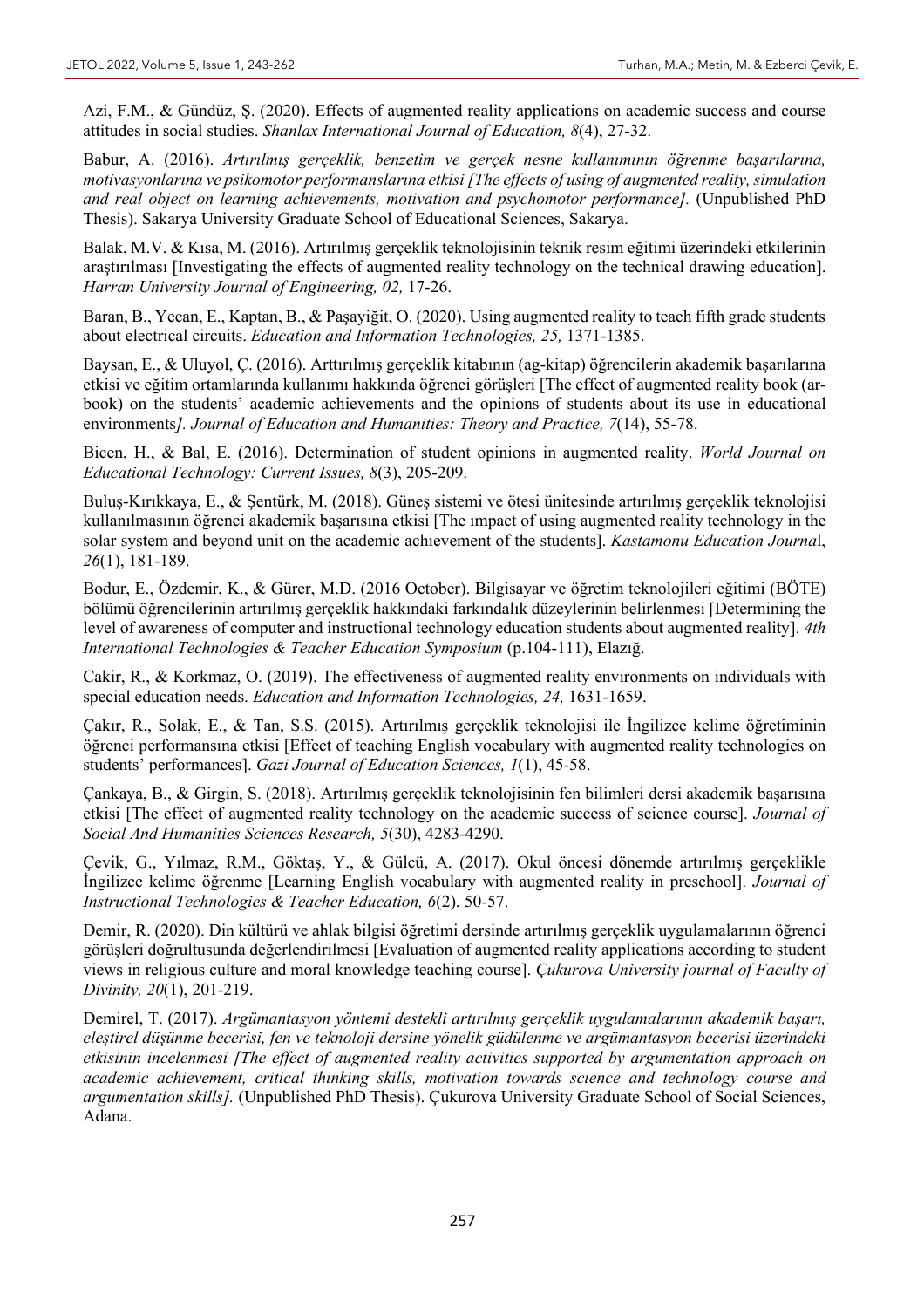Durak, A., & Karaoğlan-Yılmaz, F.G. (2019). Artırılmış gerçekliğin eğitsel uygulamaları üzerine ortaokul öğrencilerinin görüşleri [Opinions of secondary school students on educational practices of augmented reality]. *Bolu Abant Izzet Baysal University Journal of Faculty of Education, 19*(2), 468-481.

Ersoy, H., Duman, E., & Öncü, S. (2016). Artırılmış gerçeklik ile motivasyon ve başarı: deneysel bir çalışma [Motivation and success with augmented reality: an experimental study]. *Journal of Instructional Technologies & Teacher Education,* 5(1), 39-44.

Fidan, M. (2018). *Artırılmış gerçeklikle desteklenmiş probleme dayalı fen öğretiminin akademik başarı, kalıcılık, tutum ve öz-yeterlik inancına etkisi [The impact of problem-based science teaching assisted with augmented reality applications on academic achievement, retention, attitude and belief of self-efficacy].* (Unpublished PhD Thesis). Bolu Abant Izzet Baysal University Graduate School of Educational Sciences, Bolu.

Fidan, M., & Tuncel, M. (2018). Ortaokul fen eğitimine yönelik artırılmış gerçeklik uygulamalarının tasarımı [Design of augmented reality applications for secondary school science education]. *The 6th International Congress on Curriculum and Instruction* (p.473-480), Kars.

Fidan, M. & Tuncel, M. (2019). Integrating augmented reality into problem based learning: The effects on learning achievement and attitude in physics education. *Computers & Education, 142,* 1-19.

Gecu-Parmaksız, Z., & Delialioğlu, Ö. (2020). The effect of augmented reality activities on improving preschool children's spatial skills. *Interactive Learning Environments, 28*(7), 876–889.

Görgülü-Arı, A., & Sivri, Ş.N. (2020). Genel biyoloji dersine yönelik artırılmış gerçeklik teknolojisi ile mobil uygulama tasarımı ve öğrenci görüşlerinin incelenmesi [Examination of student views and mobile application design with augmented reality technology for biology course]. *Educational Technology Theory and Practice, 10*(1), 257-279.

Gül, K., & Şahin, S. (2017). Bilgisayar donanım öğretimi için artırılmış gerçeklik materyalinin geliştirilmesi ve etkililiğinin incelenmesi [Development of augmented reality materials and examination of efficacy for computer hardware educati]. *Journal of Informational Technologies, 10*(4), 353-362.

İbili, E. (2013). *Geometri dersi için artırılmış gerçeklik materyallerinin geliştirilmesi, uygulanması ve etkisinin değerlendirilmesi [Development, implementation and assessment of the effect augmented reality on geometry teaching materials for geometry classes].* (Unpublished Ph.D Thesis). Gazi Universıty Graduate School of Educational Sciences, Ankara.

İbili, E., & Şahin, S. (2015). Geometri öğretiminde artırılmış gerçeklik kullanımın öğrencilerin bilgisayara yönelik tutumlarına ve bilgisayar öz-yeterlilik algılarına etkisinin incelenmesi [Investigation of the effects on computer attitudes and computer self-efficacy to use of augmented reality in geometry teaching]. *Necatibey Faculty of Education Electronic Journal of Science and Mathematics Education, 9*(1), 332-350.

İzgi-Onbaşılı, Ü. (2018). Artırılmış gerçeklik uygulamalarının ilkokul öğrencilerinin artırılmış gerçeklik uygulamalarına yönelik tutumlarına ve fen motivasyonlarına etkisi [The effect of augmented reality practices on the attitudes of primary school students towards augmented reality practices and science motivation]. *Ege Journal of Education, 19*(1), 320-337.

Kahriman-Pamuk, D., Elmas, R., & Pamuk, S. (2020). Artırılmış gerçeklik ve fen etkinlikleri: okul öncesi öğretmen ve öğretmen adaylarının görüşleri [Augmented reality (ar) and science activities: the views of preschool pre- and ın-service teachers]. *YYU Journal of Education Faculty, 17*(1), 671-699.

Karakaş, M., & Özerbaş, M.A. (2020). Fizik dersinde artırılmış gerçeklik uygulamalarının öğrencilerin akademik başarılarına etkisi [The effects of augmented reality applications in physics course on students' academic achievement]. *Educational Technology Theory and Practice, 10*(2), 452-468.

Karakaş, M., & Özerbaş, M.A. (2020). Öğrencilerin artırılmış gerçeklik uygulamaları üzerine görüşleri: optik ünitesi örneği [Students' views on augmented reality applications: optical unite example]. *Kastamonu Education Journal, 28*(5), 2000-2008.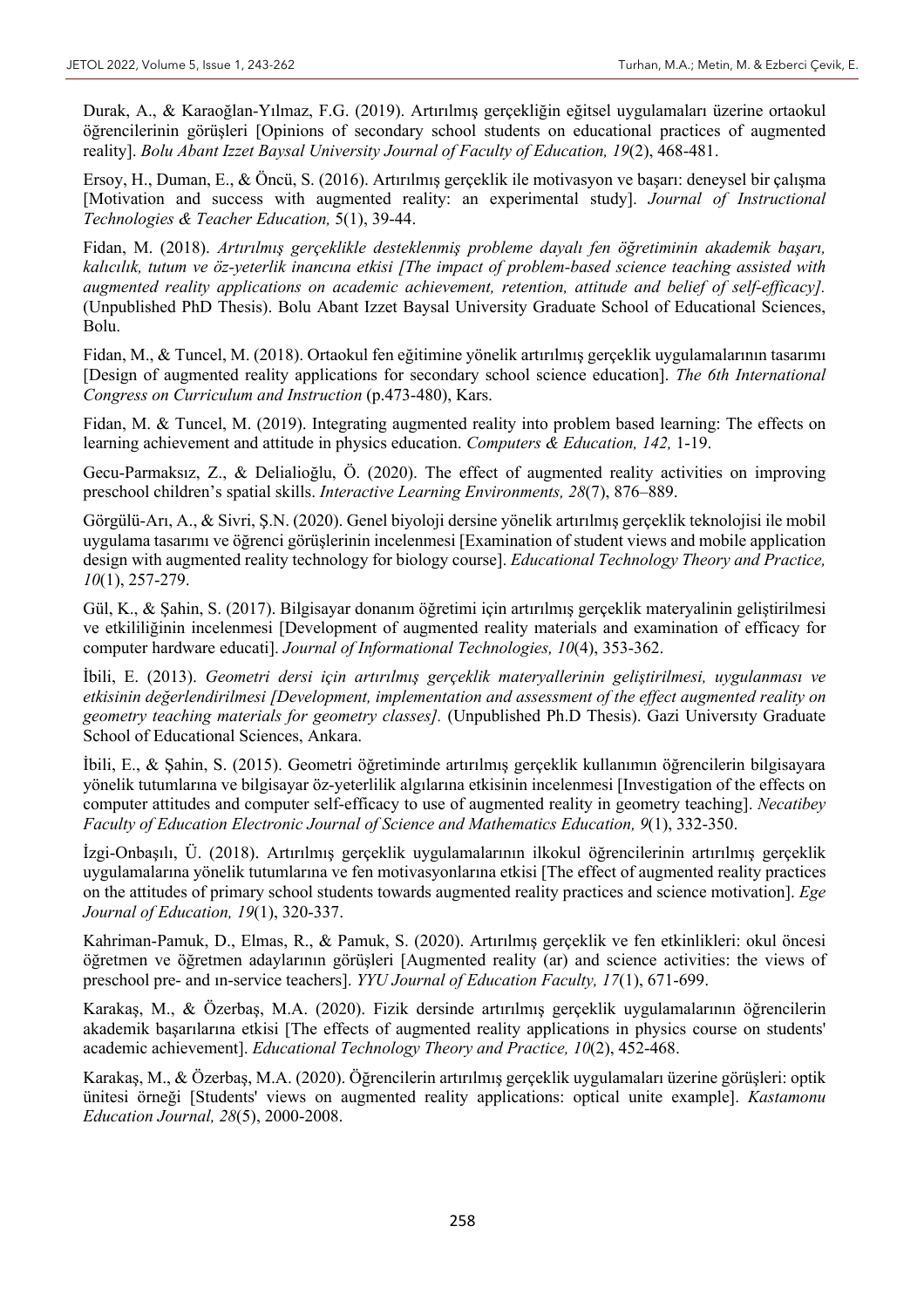Koçak, Ö., Yılmaz, R. M., Küçük, S., & Göktaş, Y. (2019). Arttırılmış gerçekliğin eğitsel potansiyeli: öğretim tasarımcılarının ve uygulayıcıların deneyimleri [The educational potential of augmented reality technology: experiences of instructional designers and practitioners]. *Journal of Education and Future, 15,* 17-36.

Korucu, A.T. Yavuzaslan, İ.F., & Usta, E. (2016). Ortaöğretim öğrencilerin artırılmış gerçeklik uygulamaları hakkında ürettikleri metaforlar [Metaphors created by secondary education students regarding augmented reality applications]. *Journal of European Education, 6*(1), 16-31.

Köroğlu-Yılmaz, F.G., & Yılmaz, R. (2019 September). Artırılmış gerçeklik uygulamalarının eğitsel amaçlı kullanımına yönelik öğretmen adaylarının görüşlerinin incelenmesi [Investigation of pre-service teachers' views on educational use of augmented reality applications]. *II. International Symposium of Academic Studies on Education and Culture,* (p.324-330), Mersin.

Küçük, S. (2015). *Mobil artırılmış gerçeklikle anatomi öğreniminin tıp öğrencilerinin akademik başarıları ile bilişsel yüklerine etkisi ve öğrencilerin uygulamaya yönelik görüşleri [Effects of learning anatomy via mobile augmented reality on medical students' academic achievement, cognitive load, and views toward ımplementation].* (Unpublished Ph.D Thesis). Atatürk University Graduate School of Educational Sciences, Erzurum.

Küçük, S., Yılmaz, R.M., Baydaş, Ö., & Göktaş, Y. (2014). Ortaokullarda artırılmış gerçeklik uygulamaları tutum ölçeği: Geçerlik ve güvenirlik çalışması [Augmented reality applications attitude scale in secondary schools: Validity and reliability study]. *Education and Science, 39*(176), 383-392.

Küçük, S., Yılmaz, R.M., & Göktaş, Y. (2014). İngilizce öğreniminde artırılmış gerçeklik: Öğrencilerin başarı, tutum ve bilişsel yük düzeyleri [Augmented reality in English learning: Students' levels of achievement, attitude and cognitive load]. *Education and Science, 39*(176), 393-404.

Ozdamli, F., & Hursen, C. (2017). An emerging technology: Augmented reality to promote learning. *International Journal of Emerging Technologies in Learning, 12*(11), 121-137.

Ozdamli, F., & Karagozlu, D. (2018). Preschool teachers' opinions on the use of augmented reality application in preschool science. *Croatian Journal of Education, 20*(1). 43-74.

Önal, N. (2017). Artırılmış gerçeklik eğitim uygulamaları ilköğretim matematik öğretmen adaylarının akademik motivasyonlarını etkiler mi? [Do Augmented reality education practices have an impact on primary school mathematics teacher candidates' academic motivations?]. *Journal of the Human and Social Sciences Researches, 6*(5), 2847-2857.

Önal, N., İbili, E., & Çalışkan, E. (2017). Does teaching geometry with augmented reality affect the technology acceptance of elementary school mathematics teacher candidates?. *Journal of Education and Practice, 8*(19), 151-163.

Özbek, F., & Ak, Ş. (2020). İlkokul 4. sınıf Türkçe dersinde artırılmış gerçeklik uygulaması: Başarı ve motivasyona etkisi [The augmented reality in 4th grade Turkish lesson: Effect on achievement and motivation]. *Kastamonu Education Journal, 8*(14). 1668-1679.

Özcan, F.M., Özkan,  $\hat{A}$ ., & Şahin, N. (2017). The influence of the augmented reality application on students' performances in Ottoman Turkish readings. *Universal Journal of Educational Research, 5*(12B), 27-33.

Özçakır, B., & Aydın, B. (2019). Artırılmış gerçeklik deneyimlerinin matematik öğretmeni adaylarının teknoloji entegrasyonu öz-yeterlik algılarına etkisi [The effect of augmented reality experiences on technology integration self-efficacy perceptions of mathematics teacher candidates]. *Turkish Journal of Computer and Mathematics Education, 10*(2), 314-335.

Özdemir, D., & Özçakır, B. (2019). Kesirlerin öğretiminde artırılmış gerçeklik etkinliklerinin 5.sınıf öğrencilerinin matematik başarılarına ve tutumlarına etkisinin incelenmesi [An analysis of the effects of augmented reality activities in teaching fractions on 5th grade students' math achievement and attitudes]. *Adiyaman University Journal of Educational Sciences, 9*(1), 21-41.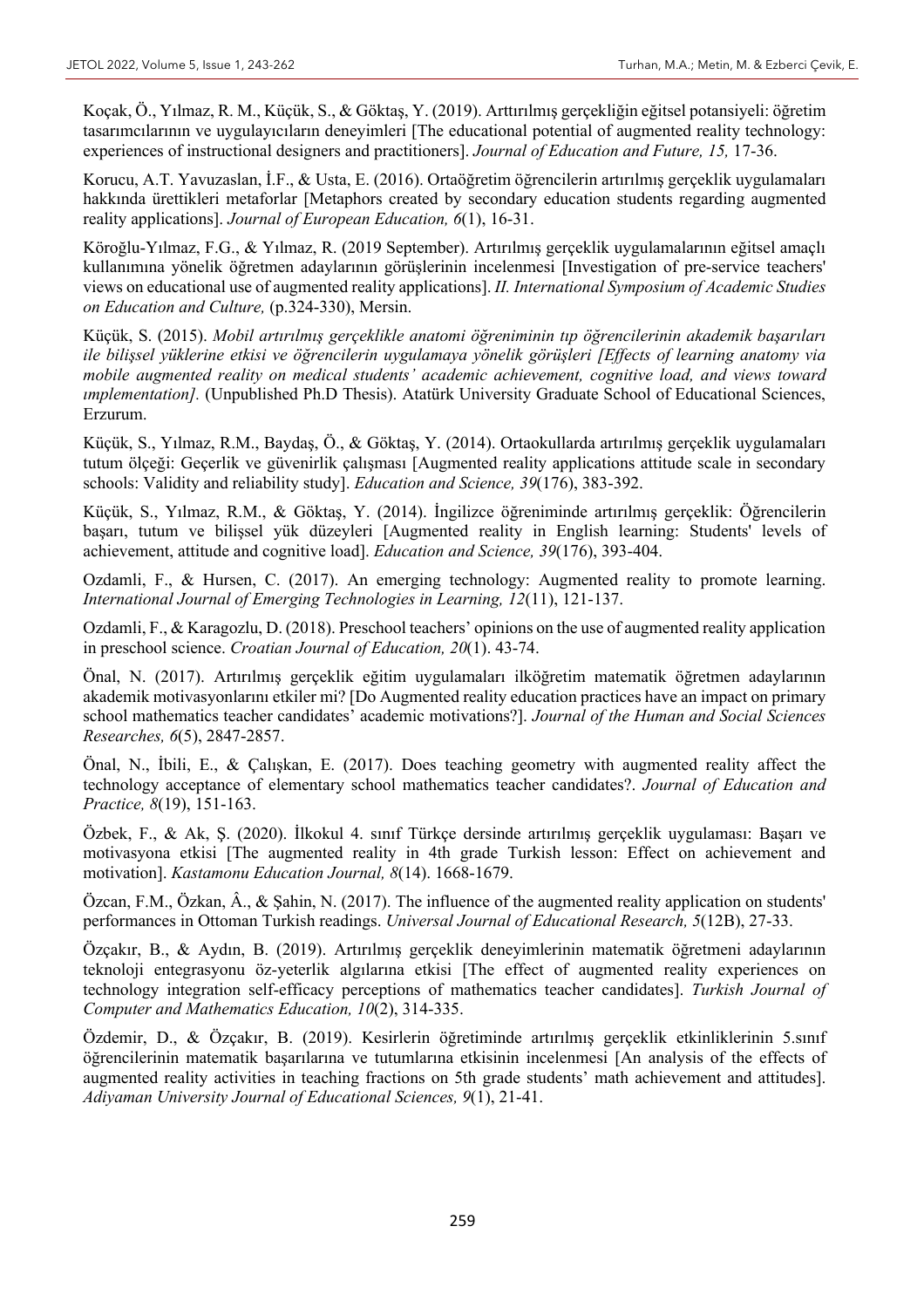Ramazanoğlu, M., & Aker, A. (2019). Artırılmış gerçeklik teknolojisinin eğitim amaçlı kullanımına ilişkin öğretmen adaylarının görüşleri [Opınıons of the teacher candıdates related to use of augmented realıty technology for educatıonal purposes]. *Information Technologies and Applied Sciences, 14*(1), 91-106.

Ramazanoğlu, M., & Solak, M.Ş. (2020). Ortaokul öğrencilerinin artırılmış gerçeklik uygulamalarının eğitimde kullanımına yönelik tutumları: Siirt ili örneği [Attitudes of secondary school students towards the use of augmented reality applications in education: Sample of Siirt province]. *Kastamonu Education Journal, 28*(4), 1646-1656.

Sahin, N., & Ozcan, M.F. (2019). Effects of augmented reality in teaching old Turkish language mementoes on student achievement and motivation*. Contemporary Educational Technology, 10*(2), 198-213.

Sahin, D., & Yilmaz, R.M. (2020). The effect of augmented reality technology on middle school students' achievements and attitudes towards science education. *Computers & Education, 144,* 1-11.

Salar, R., Arici, F., Caliklar, S., & Yilmaz, R.M. (2020). A model for augmented reality ımmersion experiences of university students studying in science education*. Journal of Science Education and Technology, 29,* 257–271.

Sarigoz, O. (2019). Augmented reality, virtual reality and digital games: A research on teacher candidates. *Educational Policy Analysis and Strategic Research, 14*(3), 40-63.

Sarıkaya, M. (2015). *Artırılmış gerçeklik uygulamalarının öğrencilerin akademik başarıları, kavram yanılgıları ve derse katılımlarına etkisi [Effects of augmented reality applications on students' achievement, misconceptions and course engagement].* (Unpublished Ph.D Thesis). Gazi Universıty Graduate School of Educational Sciences, Ankara.

Sarıkaya, M., & Alsancak-Sarıkaya, D. (2018). Artırılmış gerçekliğin fen eğitiminde kullanımının tutum ve motivasyona etkisi [The effect of augmented reality use in science education on attitude and motivation]. *Kastamonu Education Journal, 26*(3), 887-896.

Sarıkaya, M., & Kılıç-Çakmak, E. (2018). The effect of augmented reality use on achievement, misconception and course engagement. *Contemporary Educational Technology, 9*(3), 297-314.

Sarıkaya, M., & Kılıç-Çakmak, E. (2018). Investigating student attitudes toward augmented reality. *Malaysian Online Journal of Educational Technology, 6*(1), 30-44.

Sarıkaya, M., & Kılıç-Çakmak, E. (2018). Effects of augmented reality on student achievement and selfefficacy in vocational education and training*. International Journal for Research in Vocational Education and Training, 5*(1), 1-18.

Sayımer, İ., & Küçüksaraç, B. (2015). Yeni teknolojilerin üniversite eğitimine katkısı: İletişim fakültesi öğrencilerinin artırılmış gerçeklik uygulamalarına ilişkin görüşleri [Contribution of new technologies to university education: Opinions of communication faculty students on augmented reality applications]. *International Journal of Human Sciences*, *12*(2), 1536-1554.

Solak, E., & Cakır, R. (2015). Exploring the effect of materials designed with augmented reality on language learners' vocabulary learning*, 13*(2), 50-72.

Solak, E., & Cakır, R. (2016). Investigating the role of augmented reality technology in the language classroom. *Croatian Journal of Education, 18*(4), 1067-1085.

Sural, I. (2018). Augmented reality experience: ınitial perceptions of higher education students. *International Journal of Instruction, 11*(4), 565-576.

Şahin, D., Yılmaz, R.M., & Yılmaz, M. (2018 September). Effect of science teaching with the augmented reality technology on secondary school students' attitude. *7th International Conference on "Innovations in*  Learning for the Future": Digital Transformation in Education (p.20-25). İstanbul.

Taşkıran, A. (2019). The effect of augmented reality games on English as foreign language motivation. *E-Learning and Digital Media, 16*(2), 122–135.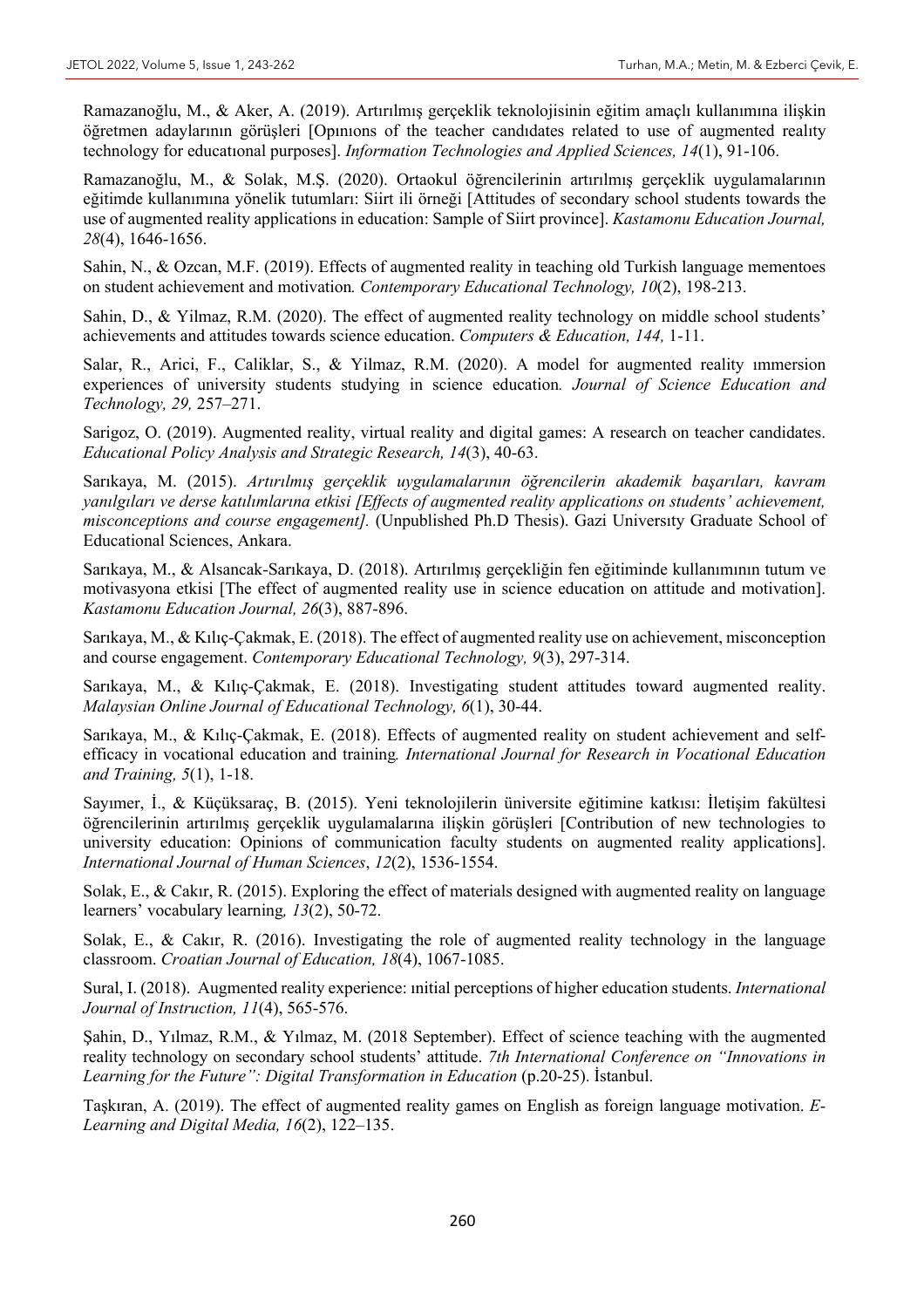Taşkıran, A., Koral, E., & Bozkurt, A. (2015 February). Artırılmış gerçeklik uygulamasının yabancı dil öğretiminde kullanılması [Using augmented reality application in foreign language teaching]. 17th Academic Informatics Conference (p.462-467). Eskişehir.

Timur, B., & Özdemir, M. (2018). Fen eğitiminde artırılmış gerçeklik ortamlarının kullanımına ilişkin öğretmen görüşleri [Teachers' vıews on the use of augmented realıty envıronments ın scıence educatıon]. *International Journal of Turkish Education Sciences, 6*(10), 62-75.

Tosik Gün, E., & Atasoy, B. (2017). Artırılmış gerçeklik uygulamalarının ilköğretim öğrencilerinin uzamsal yeteneklerine ve akademik başarılarına etkisi [The effect of augmented reality applications on elementary school students' spatial abilities and academic achievement]. *Education and Science, 42*(191), 31-51.

Tuğtekin, U. (2019). *Çoklu ortamla öğrenmede konu dışı işlemleri azaltma ilkelerinin artırılmış gerçeklik ve sanal gerçeklik ortamlarında bilişsel yük ve başarıya etkisi [Effect of reducing extraneous processing principles on cognitive load and achievement in augmented reality and virtual reality environments in multimedia learning].* (Unpublished Ph.D Thesis). Anadolu University, Graduate School of Educational Sciences, Eskişehir.

Turan, Z., Meral, E., & Sahin, I.F. (2018). The impact of mobile augmented reality in geography education: achievements, cognitive loads and views of university students*. Journal of Geography in Higher Education, 42*(3), 427-441.

Tutulmaz, M., & Seferoğlu, S.S. (2017 May). Artırılmış gerçeklik teknolojilerinin sınıfta kullanmalarıyla ilgili bir inceleme [An assessment on the use of augmented reality technologies in classroom]. *International Computer and Instructional Technologies Symposium.* Malatya.

Türksoy, E. (2019). *Artırılmış gerçeklik ve çevrim içi materyallerle bütünleştirilen öğretim yöntemlerinin, fen dersindeki başarı ve kalıcılığa etkisi: karma desen [The effect of teaching methods integrated with augmented reality and online materials on achievement and retention in science lesson: mixed design].* (Unpublished PhD Thesis). Burdur Mehmet Akif Ersoy University, Graduate School of Educational Sciences, Burdur.

Uluyol, Ç., & Eryılmaz, S. (2014). Arttırılmış gerçeklik öğrenmeye ilişkin öğretmen adaylarının görüşlerinin incelenmesi [Examining pre-service teachers' opinions regarding to augmented reality learning]. *Gazi University Journal of Gazi Education Faculty, 34*(3), 403-413.

Uygur, M., Yanpar-Yelken, T., & Akay, C. (2018). Analyzing the views of pre-service teachers on the use of augmented reality applications in education. *European Journal of Educational Research, 7*(4), 849-860.

Üstün, A.B. (2020). Artırılmış gerçeklik tabanlı eğitsel içerik tasarımına yönelik öğretmen adaylarının görüşlerinin incelenmesi [Investigation of pre-service teachers' opinions on designing augmented reality based educational content]. *EJERCongress 2020 Conference Proceedings.* (p.63-70).

Yalçın-Çelik, A. (2019). Biyoloji ve kimya öğretmen adaylarının artırılmış gerçeklik materyalleri deneyimi [Preservice biology and chemistry teachers' experience of augmented reality materials]. *Karaelmas Journal of Educational Sciences, 7,* 123-132.

Yildirim, F.S. (2020). The effect of the augmented reality applications in science class on students' cognitive and affective learning. *Journal of Education in Science, Environment and Health*, *6*(4), 259-267.

Yılmaz, R.M. (2014). *Artırılmış gerçeklik teknolojisiyle 3 boyutlu hikâye canlandırmanın hikâye kurgulama becerisine ve yaratıcılığa etkisi [Effects of three dimensional storytelling developed with augmented reality technology on narrative skill and creativity].* (Unpublished Ph.D Thesis). Atatürk University Graduate School of Educational Sciences, Erzurum.

Yılmaz, R.M., & Göktas, Y. (2017). Using augmented reality technology in storytelling activities: examining elementary students' narrative skill and creativity. *Virtual Reality, 21,* 75-89.

Yılmaz, R.M., Küçük, S., & Göktas, Y. (2017). Are augmented reality picture books magic or real for preschool children aged five to six? *British Journal of Educational Technology, 48*(3), 824-841.